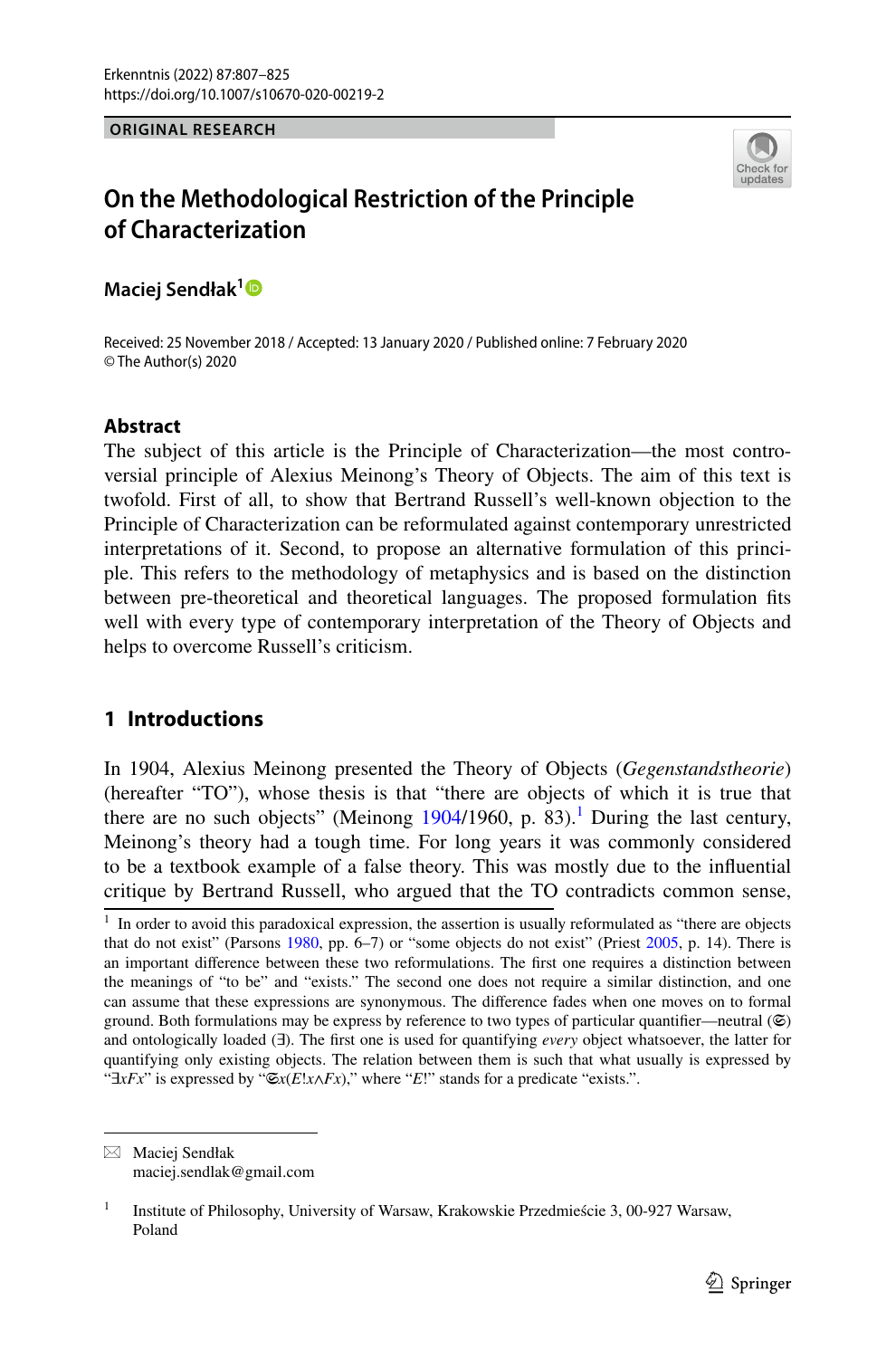empirical knowledge, and the laws of (classical) logic. Consequently, some prominent philosophers labeled the metaphysical consequences of this theory "a slum" (Quine [1948\)](#page-17-3) or "a jungle" (Kneal [1949](#page-16-0)), and the theory was fnally pronounced dead and buried, with no chance for resurrection (Ryle [1973,](#page-17-4) p. 255).

After decades of bad press, some philosophers tried to rehabilitate Meinong's views and place it on the map of contemporary philosophy (Findlay [1963](#page-16-1); Chisholm [1973a](#page-16-2), [b](#page-16-3); Routley and Routley [1973\)](#page-17-5). Along with increasing philosophical interest in the problems of intentionality, ontology of fction, philosophy of modality, and interpretation of quantifers, this eventually lead to the revival of the notion of nonexistent objects. This resulted in a variety of theories that are commonly labeled "Meinongian." Although each contemporary Meinongian theory is supposed to be immune to the criticism leveled against the original Theory of Objects, at least one charge seems to still be a threat for those who believe that not every object exists. This is the problem of the so-called Principle of Characterization (or the Characterization Postulate) (hereafter "CP"), i.e. the principle which states that an object characterized by certain properties has those properties. Its importance lies in the fact that this postulate is one of the basic assumptions of the TO, but, as Russell argued, it simultaneously leads to a paradox.

The aim of this paper is to argue for a reformulation of the CP that should help in avoiding this problem and, at the same time, could be equally well applied to every kind of Meinongianism. I should stress that I aim neither to deliver any new interpretation of the TO nor to propose an alternative analysis of non-existent objects. Rather, I wish to point out an important common feature of the paradoxes that arise in Meinongian theories. Since similar problems should have similar solutions, I will argue for one of them.

In order to expound the thesis of this paper, I begin with a section that focuses on some of the methodological aspects of metaphysics (Sect. [2](#page-2-0)). This will provide a basis for justifying my proposal for reformulating the CP. The second section is a brief reminder of the basic assumptions of the CP and Russell's argument against it (Sect. [3\)](#page-4-0). Following that, I show how advocates of Meinongianism tried to refute Russell's critique through various reformulations of the CP; in particular, I focus on explicating two (unrestricted) versions of this postulate (Sect.  $4$ ).<sup>[2](#page-1-0)</sup> Analysis will show that they are committed to paradoxical objects. A diagnosis of the problems following from the unrestricted CP will justify a new formulation of the restricted  $CP$  (Sect. [5](#page-10-0)). In the last section (Sect. [6](#page-12-0)), I will consider potential charges against the proposed view.

<span id="page-1-0"></span><sup>&</sup>lt;sup>2</sup> This choice of focus is partly grounded in the fact that popular restricted versions of the CP that have been developing since early 1970 (along with their advantages and disadvantages) are rather well-known, and partially because an adequate analysis of them would signifcantly extend the length of this paper.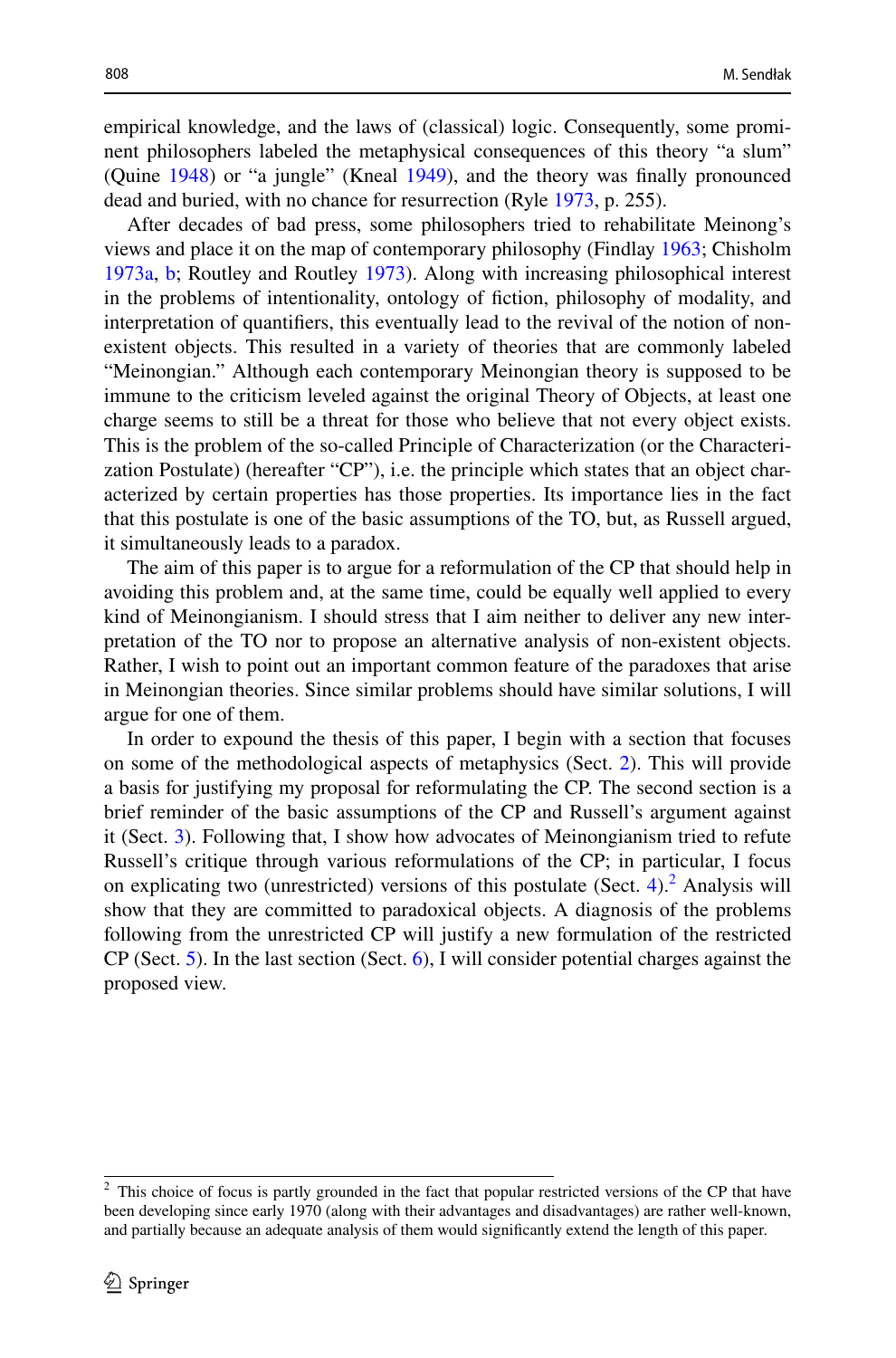# <span id="page-2-0"></span>**2 Pre‑theoretical and Theoretical Languages**

The Theory of Objects (as well as contemporary Meinongian theories) was created to explain an interesting and puzzling phenomenon—that of referring to objects that most would say do not exist. As Meinong stressed, we can (and in fact often do) think and talk not only about what does exist but also about what does not exist. This fnds its manifestation in the fact that we take sentences such as (1) "Sherlock Holmes is a detective" to be true and (2) "Sherlock Holmes is a butcher" to be false. In other words, in our everyday language we often make non-vacuously true (or false) statements about objects that do not exist. Naturally, this raises many questions and serves as a basis for metaphysical disputes about the structure of reality and the nature of existence. In order to make those discussions as precise as they can be, philosophers propose detailed frameworks intended to explain the puzzling phenomenon. Consequently, some of them postulate a distinction between various types of predicates, others draw a distinction between two types of predication, and others still postulate possible and impossible worlds.

Thanks to this, we can explain why we consider some claims about non-existent objects to be non-vacuously true or false. This is achieved by virtue of paraphrasing everyday sentences into sentences formulated in the languages of these theories. Despite their common aim, these are very diferent frameworks with very diferent paraphrasing. In that sense, explanations of the truth of the sentence (1) "Sherlock Holmes is a detective," will difer according to the chosen approach. Below are a few examples that one might fnd:

(1a) "Being a detective is a characterizing property of Sherlock Holmes."

(1b) "Being a detective is one of the properties that Sherlock Holmes has internally."

(1c) "There is a possible world in which Sherlock Holmes does exist, and in that world he is a detective."

Although explanations  $(1a-1c)$  provide very different interpretations of  $(1)$ , what they all have in common is the assumption that an analysis of (1) might give rise to understandable puzzles, especially by virtue of accepting the claim that Holmes does not exist. This is mainly due to the fact that (1) is formulated in everyday, pretheoretical language, which is a breeding ground for vagueness, misunderstandings, and equivocations. The proposals of various philosophers aim to avoid this by paraphrasing (1) in clearer, more precise theoretical language, i.e. the language of meta-physical theories.<sup>[3](#page-2-1)</sup>

This practice justifes a distinction between two types of language: (i) pre-theoretical (or folk, everyday) language (PTL), in which we formulate claims that are usually true or false regardless of basic metaphysical facts about reality; and (ii)

<span id="page-2-1"></span><sup>&</sup>lt;sup>3</sup> While neither Alexius Meinong, nor Richard Routley considers their proposals to be metaphysical theories, this seems to be grounded in their assumption that the subject of metaphysics is traditionally restricted only to what exists. Nowadays it is safe to assume that—as long as one believes in non-existent objects – the domain of metaphysics also includes what does not exist.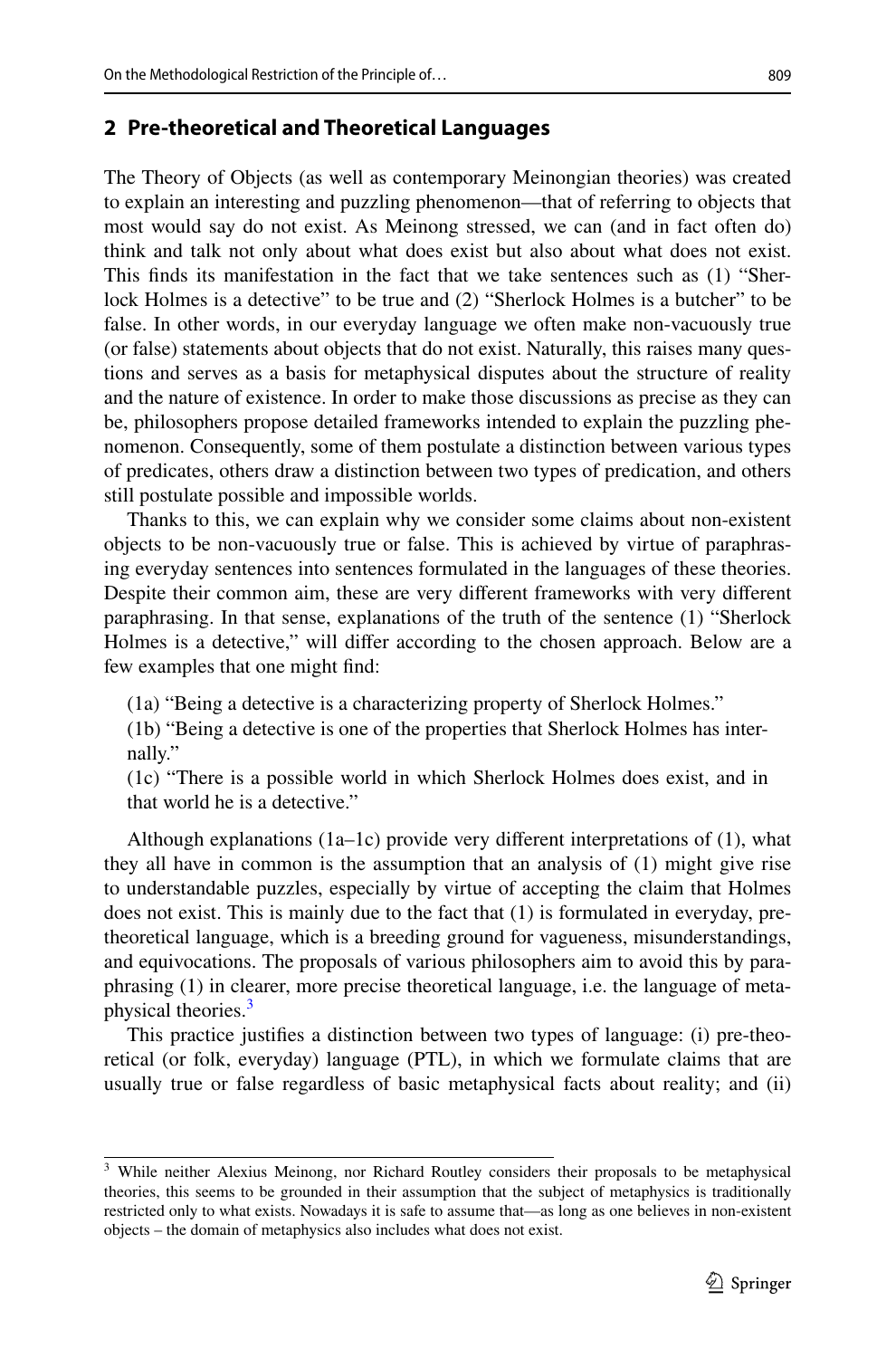theoretical language (TL), which provides an interpretation of the former language and which is also a description of the general metaphysical facts about reality. The relation between (1) and its paraphrases are examples of the relation between these two types of languages.<sup>[4](#page-3-0)</sup> The reason why we assert that the truth-values of expressions of PTL are independent of those of TL is shown by the example of (1) and  $(1a-1c)$  as well. The first,  $(1)$ , might be taken to be true regardless of whether we do or do not believe in the truth of  $(1a)$ ,  $(1b)$ , or  $(1c)$ . That is so because the truth-value of (1) is in some respects independent of what the metaphysical structure of reality is. It focuses on the plot of a particular fction. Sentence (1a) on the other hand, is not so obviously true. It makes non-vacuous claims about the structure of reality, namely that there are characterizing properties. Analogously (1b) and (1c) make non-vacuous claims by providing an alternative explanation of (1) and an alternative characterization of metaphysical reality.<sup>[5](#page-3-1)</sup>

By describing a detailed picture of metaphysical reality, philosophers are able to ofer a solution to (or at least a clarifcation of) puzzles formulated in everyday language. As has been mentioned, this is achieved by providing a framework (i.e. theoretical language) that often contains technical terms such as "worlds," "tropes," "non-existent objects," etc. Thus, TL plays a double role. On the one hand it clarifes and summarizes expressions of PTL, on the other it provides a picture of the deep metaphysical structure of reality. Some of these frameworks postulate two types of properties, abstract objects, non-existent objects, possible worlds, impossible worlds, etc. Others are philosophically more modest and hold that there are only individuals postulated by natural science and sets of such individuals. Regardless of diferences between particular TLs, the aim of doing metaphysics remains the same.

A common aim and alternative ways of achieving it stirs rivalry between various metaphysical accounts. This usually leads to the temptation of comparing alterative frameworks and considering their theoretical virtues. Beside broadly understood simplicity, explanatory power, intuitiveness, coherence with data and many other criteria, one of the key features of any theory is its consistency. And lack of consistency is what the TO has been famously charged with. This is supposedly due to accepting the Principle of Characterization.

<span id="page-3-0"></span> $4$  The reductive analysis of modalities in terms of modal realism ("it is possible that  $p$  iff there is a world *w*, and at *w*, *p*") seems to be a good example of such relations, where the left side of the biconditionals contain expressions of PTL, and the left those of TL (Lewis [1973](#page-17-6), p. 84).

<span id="page-3-1"></span> $<sup>5</sup>$  Although I focus on theories that in one sense or another postulate non-existent objects, it is obvious</sup> that there are also frameworks that explain the truth of (1) without committing to non-existent objects, see Kripke [\(1973](#page-17-7)/2013), van Inwagen [\(1977](#page-17-8)/2001), Thomasson ([1999\)](#page-17-9). Moreover, there are approaches according to which the proper analysis of (1) reveals that it is actually a false sentence (Russell [1905a\)](#page-17-10). In this sense, one can speak in pre-theoretical (folk) language about what does not exist, while one's theoretical language will rule out the reality of these entities. For a comprehensive analysis of approaches to the problem of fctional objects, see Sainsbury [\(2010](#page-17-11)).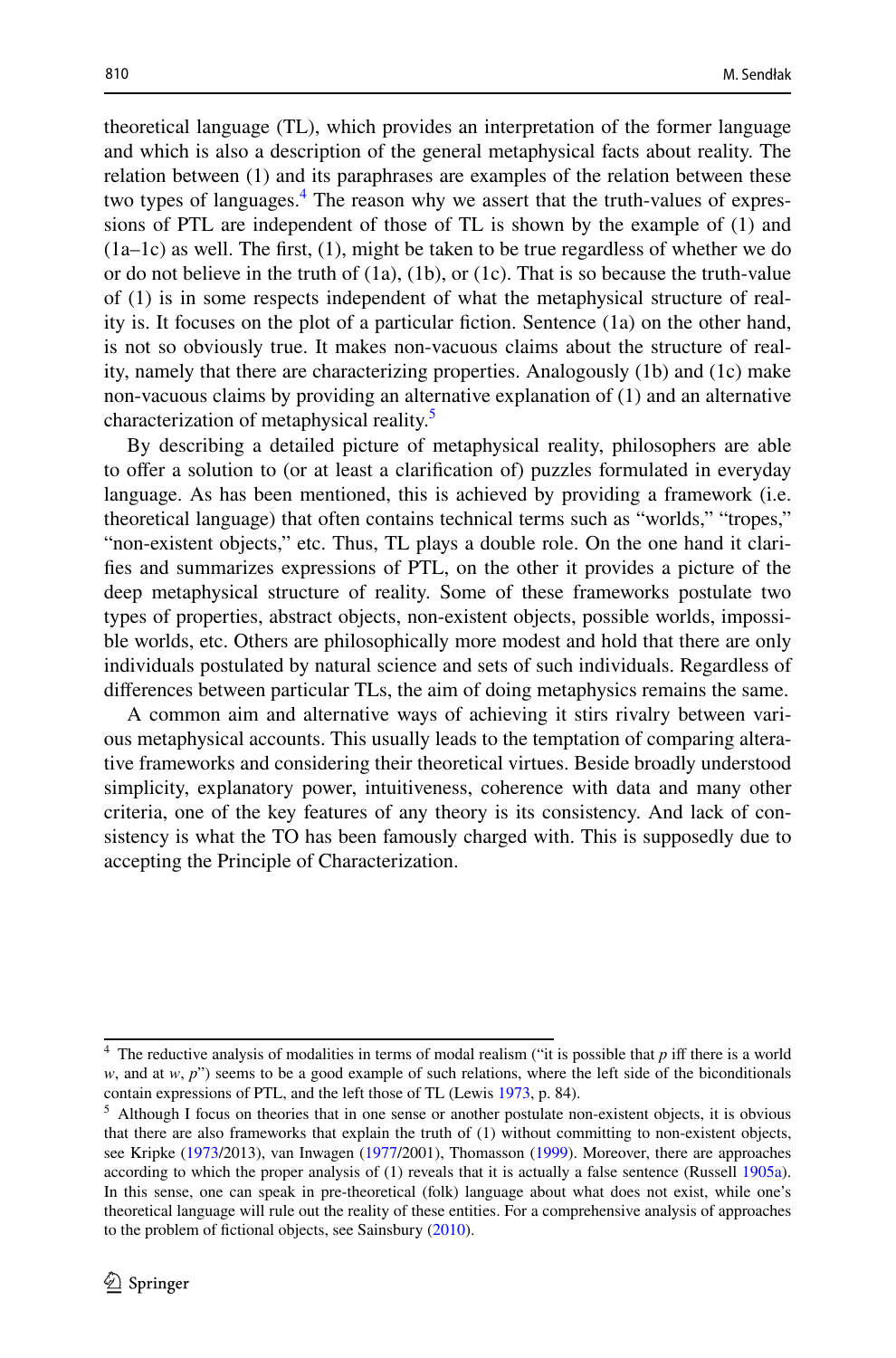# <span id="page-4-0"></span>**3 The Principle of Characterization**

The Principle of Characterization is intended to do justice to the fact that we are not limited in terms of what can be an object of our intentional acts. As Meinong claims, every characterization corresponds to an object that satisfes this characterization. In other words, for every description or set of predicates, there is an object that satisfes that description or those very predicates. Accordingly, the set {"is a mountain," "is golden," …} corresponds with a golden mountain, and that of {"is round," "is square," …} with a round square. The most important diference between these two objects is that the frst is merely possible, while the second is impossible. There could be a golden mountain, but there could not be a round square.

This principle has been famously criticized by Bertrand Russell ([1905a](#page-17-10), [b\)](#page-17-12). If it were the case that for every characterization there is an object that satisfes that very characterization, then, Russell argued, there should be an object that corresponds to the sets {"is golden," "is a mountain," "exists," …} or {"is round," "is square," "exists," …}. The consequence of this is that there should be, respectively, an object that is an existing golden mountain and an object that is an existing round square. Obviously neither of these exists, which makes the CP implausible. Since the Principle of Characterization is one of the fundamental assumptions of the Theory of Objects, the theory itself should therefore be taken to be false.

In virtue of the above, philosophers who fnd Meinong's theory to be an interesting and well-reasoned view are faced with the problem of coming up with a formulation of the CP that gets around Russell's charge. The vast majority of them claimed that this can be achieved by placing some restrictions on the CP. These restrictions came in two kinds. The frst is based on the distinction between two types of predicate (Parsons [1980;](#page-17-1) Routley [1980;](#page-17-13) Jacquette [1996\)](#page-16-4); the second is based on the distinction between two types of predication (Castañeda [1974](#page-16-5); Rapaport [1978](#page-17-14); Zalta [1983](#page-17-15); Paśniczek [1999\)](#page-17-16). Both originate in the works of Meinong's pupil, Ernst Mally ([1904,](#page-17-17) [1912](#page-17-18)). Even though these restrictions helped to express the Theory of Objects in a more precise manner, their success in arguing against Russell's charge is sometimes put into question. Accordingly, some claim that the introduced distinc-tions are either unclear and introduced ad hoc (Griffin [2009\)](#page-16-6) or lead to Clark's para-dox, which is a variant of the "barber paradox" (Clark [1978\)](#page-16-7).<sup>[6](#page-4-2)</sup>

# <span id="page-4-1"></span>**4 The Unrestricted Principle of Characterization**

### **4.1 Item Theory**

Due to the controversies concerning versions of the restricted principle of characterization, it might be tempting to lean towards an unrestricted version of the CP. A

<span id="page-4-2"></span><sup>6</sup> For more on the debate over Clark's paradox and the two types of predication in general, see Castañeda ([1978,](#page-16-8) [1983\)](#page-16-9), Rapaport [\(1982](#page-17-19)), Clark ([1983\)](#page-16-10), Jacquette ([1989,](#page-16-11) [1996](#page-16-4): ch. 2.), Paśniczek ([1995\)](#page-17-20), Zalta ([1995\)](#page-17-21), Berto ([2013a:](#page-16-12) ch. 6.2.), Bueno and Zalta [\(2017](#page-16-13)).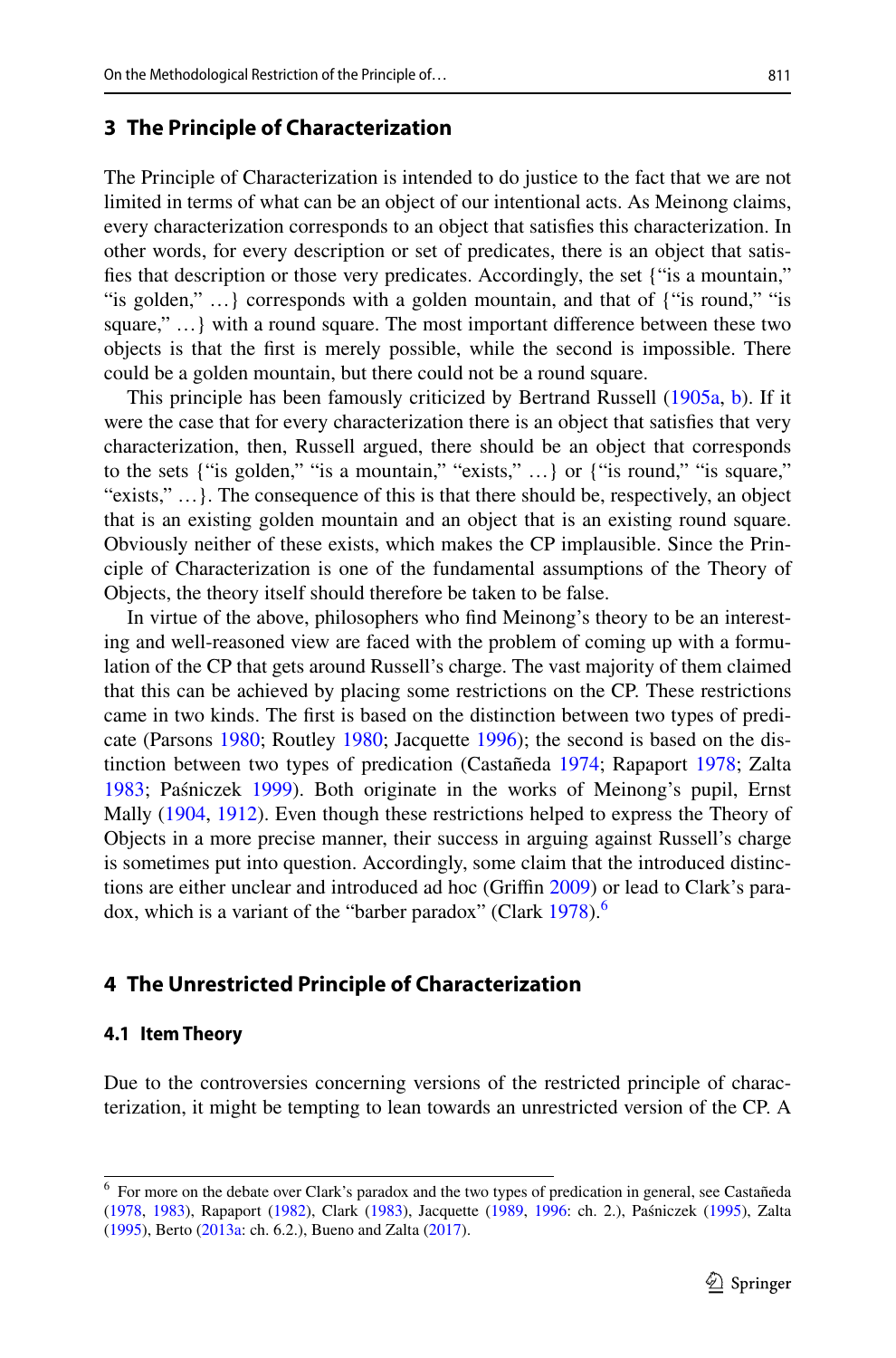proposal in favor of this can be found in the late Richard Routley's work (published under the name Richard Sylvan) *Re*-*Exploring Item Theory: Object*-*Theory Liberalized, Pluralized and Simplifed but Comprehensivized* (Sylvan [1995\)](#page-17-22). Sylvan argues that the theoretical potential of the TO has not been fully realized. This is supposedly due to the fact that so many have tried to restrict the CP, resulting in Meinong's theory reaching a dead end.<sup> $\prime$ </sup> In order to avoid this, and to exploit the richness of "Meinong's jungle," one ought to lean towards an unrestricted version of the CP.

It should be noted that while Meinong's theory is labeled "Theory of Objects," Routley calls his view "Item Theory." Because of linguistic connotations, the term "object" is considered to be too narrow for Routley's theory and therefore he recommends switching to "item" instead. The relation between them is such that "all things and objects are items; but the converse may not hold. Mental items, which are (de facto) private and subjective, may not be objects but they are certainly items" (Sylvan [1995,](#page-17-22) p. 59). In light of this diference, the CP becomes as liberalized as it possibly could be: "Every well-formed subject signifes an item" (Sylvan [1995,](#page-17-22) p. 52).[8](#page-5-1)

Accepting this form of the CP, one is bound to admit that there is an object that corresponds to the descriptions supposed to be counterexamples for the TO, i.e. the existing round square and the existing golden mountain. Sylvan admits this, and by referring to an urban metaphor drew a distinction between "an old town" and "suburbia." While the old town is a place where the restricted CP applies and where "typical" Meinongian objects may be found, this is a very narrow area. Far from the old town one may fnd suburbia—various areas that are populated by unordinary items. Their being unordinary lies in the fact that they are "characterised or axiomatized through diferent postulates, appropriate to the suburb" (Sylvan [1995](#page-17-22), p. 68).

The urban metaphor, along with examples of suburban regions given by Sylvan, suggests that these are areas where what is necessarily false in the old town becomes true in suburbia. Among the objects that populate suburbia one may fnd the existent round square and the existent golden mountain. This does not mean, however, that any of those objects *actually* exists. They exist merely in a suburban area that is far from the old-town zone, and as such they have no efect on what one may fnd in the old town (Sylvan [1995,](#page-17-22) pp. 78–79).

Although the liberalized CP allows the original Russell's critique to be addressed, one might query whether an analogous problem does not arise in Sylvan's framework. The potential problem is due to the fact that if every well-formed subject signifes an item, one might ask what corresponds to a description such as "an object that is not an item" (or "an item that is an element of no zone"). This characterization is well-formed, which suggests that it corresponds to an item. However, just as the characterization "existing round square" corresponds to an item that is an existing round square, this description should correspond to an object that is not an item.

<span id="page-5-0"></span> $<sup>7</sup>$  Sylvan admits that he was one of those responsible for this. In his earlier work he argued that "the</sup> unrestricted Characterization Postulate is self-refuting" (Routley [1980](#page-17-13), p. 256).

<span id="page-5-1"></span><sup>&</sup>lt;sup>8</sup> The expression "well-formed" may suggest that there are some restrictions after all; however, they are merely syntactic.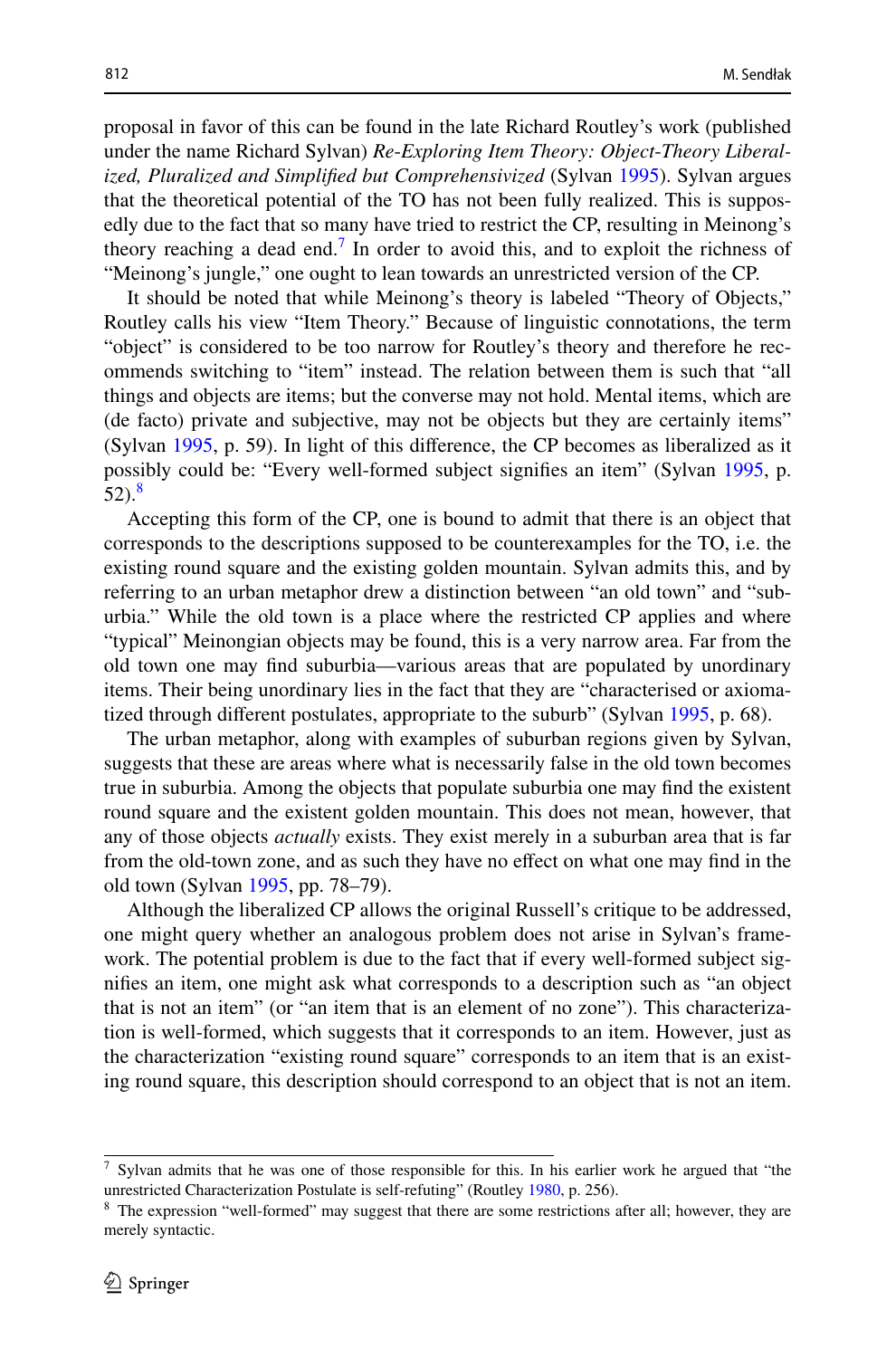However, if it satisfes this description, then it is not an item. If it is not an item, then it is not an object either and does not satisfy any characterization.

Because of its paradoxical nature, it is safe to assume that this "object" does not belong to the old town. However, it is not so clear that it belongs to suburbia either. That is because if the aforementioned characterization is satisfed, then this object is not an item. In that sense, there is no room for it in the suburban area any more so than there is in the old town. Considering a similar question, Sylvan claimed:

Here is a new subject, Bugboo. Suppose Bugboo is not an item. Then Bugboo is an item, albeit an entirely nondescript one. For whatever is not an item is thereby an item […] Everything, whether existent or not, possible or not, objective or not, even absurd or not, is an item. (Sylvan [1995](#page-17-22), pp. 55–6)

What seems to be problematic with the above is that on the one hand it is claimed that Bugboo is not an item, and on the other that Bugboo is an entirely nondescript item. Assuming that "is not an item" is a predicate, there is a description of Bugboo after all ("something that is not an item and is called 'Bugboo'"). Secondly, if something that is supposed *not* to be an item is an item after all, then one may question whether any other item has the property that we have ascribed to it using the CP. Accordingly, a characterization like "something that is not a golden ring" could be satisfed by an object that is a golden ring. This calls into question both the plausibility of the CP and the consistency of the notion of "item" in general.

It is not easy to address these concerns based on Sylvan's work. This is mainly due to the fact that the presented liberalized Characterization Postulate appears to be merely the outline of a new approach to the problem of non-existent objects. However, what Sylvan sketched out fnds itself developed in Graham Priest's view ([2005,](#page-17-2)  $2016$ .<sup>[9](#page-6-0)</sup> Priest's interpretation of the CP is presented in terms of worlds semantics, as a result of which some label it "modal Meinongianism" (Berto [2011](#page-16-14), [2013a](#page-16-12)). In order to distinguish between Priest's and Sylvan's views, I will go along with this change in terminology.<sup>[10](#page-6-1)</sup>

#### **4.2 Modal Meinongianism**

The aim of modal Meinongianism is to provide an interpretation of the CP that would be, on the one hand, unrestricted and, on the other, immune to Russell's argument. According to this version of Meinongianism, every description corresponds to an object that satisfes the description. However, thusly described objects do not have to possess ascribed properties in the actual world. For example, Russell's characterization "is an existing golden mountain" is satisfed by an existing golden mountain. Since "to exist" in this framework means "to be spatiotemporal," and since there is no such object in the actual world, something has these properties in a possible though unactualized world (Priest [2005,](#page-17-2) pp. 59–60).

<span id="page-6-0"></span><sup>&</sup>lt;sup>9</sup> Regardless of previous academic cooperation between Graham Priest and Richard Routley/Sylvan, this should be considered mere coincidence (Priest [2016,](#page-17-23) pp. xxxii–xxxiv). For more.

<span id="page-6-1"></span><sup>&</sup>lt;sup>10</sup> For more on the relation between the mentioned approaches see Casati  $(2018)$  $(2018)$  and Kroon  $(2019)$  $(2019)$ .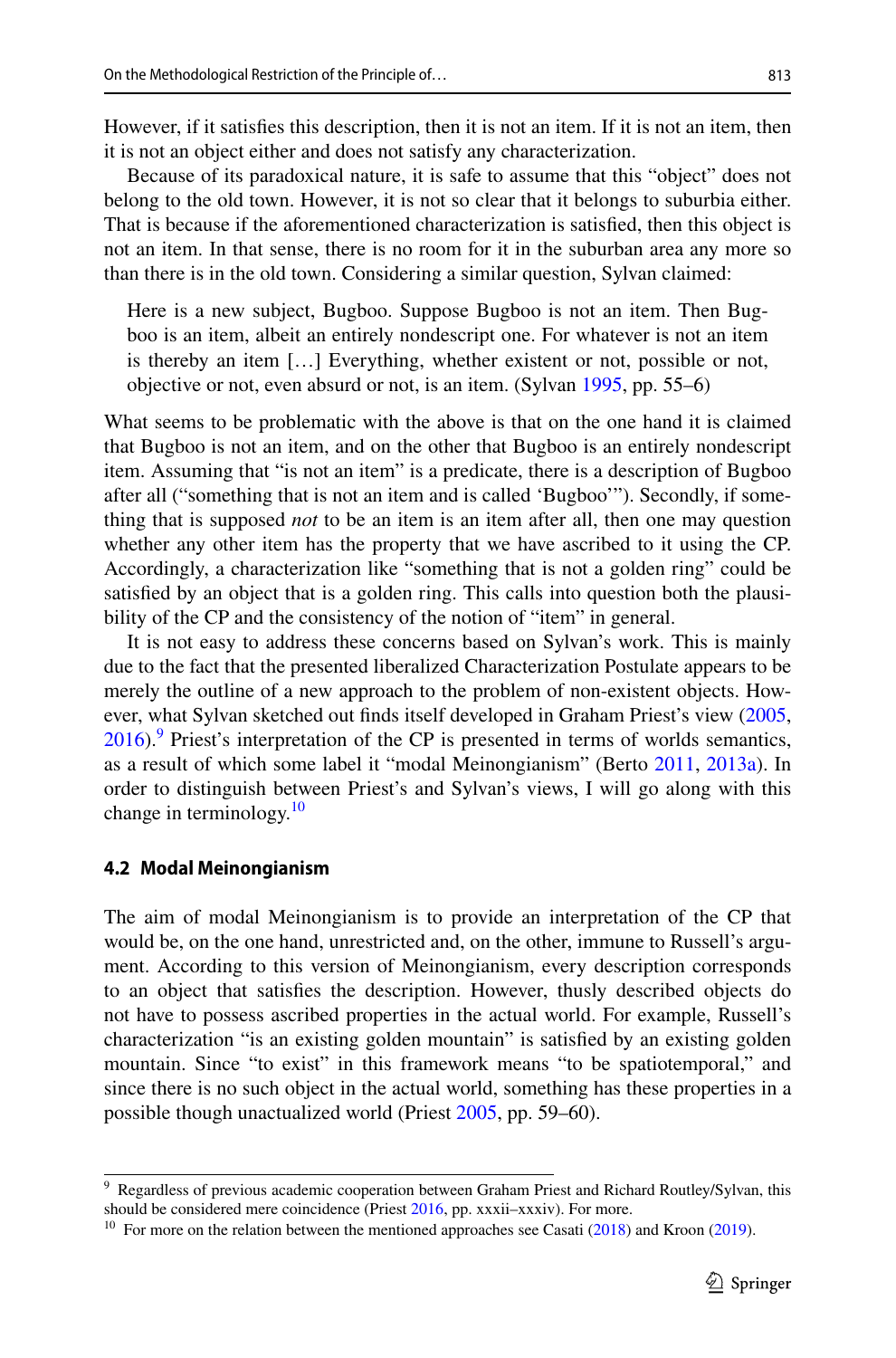Besides merely possible objects, the Meinongian universe contains objects that are impossible, such as the aforementioned existent round square. But this is not a problem for modal Meinongianism either, because along with possible worlds it also postulates a plenitude of *impossible* worlds, i.e. worlds where what is impossible (necessarily false) in the actual world, is true in those worlds. Under this assumption, the description "something that is an existing round square" is satisfed by an existent round square. Due to it being an impossible object, it is only to be found in impossible worlds.

Although objects such as the round square and the golden mountain do exist in unactualized worlds, they also belong to the actual world. However, they possess diferent properties in it; namely, neither of them exist in the actual world. Also, they have properties such as being an object of Meinong's thought, existing in an unactualized possible (or impossible) world, etc. This is because the domain of objects is constant for every world (Priest [2005](#page-17-2), pp. 12–4). What difers between worlds is what properties a given object has in them. In this sense the domain of the world of Sherlock Holmes' stories is *the same* as the domain of the actual and any other world.<sup>[11](#page-7-0)</sup> However, while in our world Sherlock Holmes is a non-existent object (i.e. does not have properties that entail being actually spatiotemporal), he does exist in some possible and impossible worlds. As has been mentioned, the non-existence of Holmes does not preclude him possessing some properties in the actual world as well. Examples of these are being a fctional character, being described by A.C. Doyle, and many others that do not imply being a spatiotemporal object.

It appears that if one has no qualms about accepting commitments to impossible worlds (and there are many arguments in favor of their theoretical virtues (Berto and Jago [2018\)](#page-16-16)), then modal Meinongianism might be considered an attractive theory. This is mainly due to the fact that it avoids Russell's original criticism and preserves the main theoretical advantages of Meinong's theory. However, the unrestricted CP may lead to controversies that are very similar to those arising from the Theory of Objects and Item Theory.

What is puzzling about this modal approach is that one can reformulate Russell's original charge into a question about an object that satisfes descriptions such as "something that is an *actually* existing round square" or "something that is not an object.["12](#page-7-1) This—an advocate of modal Meinongianism claims—does not have to be a problem at all. The unrestricted CP states that every characterization is satisfed *in a given world*. The world that is under consideration, however, does not have to be the actual world. In this sense, just as the fact that the description "something that is an actually existing golden mountain" is satisfed in a given world does not imply that it is actually true that the golden mountain exists, the fact that in some world the description "something that is not an object" is satisfed, does not imply that *actually* something is not an object. While the case of the frst characterization results

<span id="page-7-0"></span> $11$  While modal Meinongianism might be reformulated also in variable domain semantics (Priest  $2016$ , p. 263), this is considered to be a superfuous change of the original view (Priest [2016,](#page-17-23) p. 13).

<span id="page-7-1"></span> $12$  Further examples include "something that is outside the domain of objects," "something that is an element of no world" or "something that is golden and is not an object".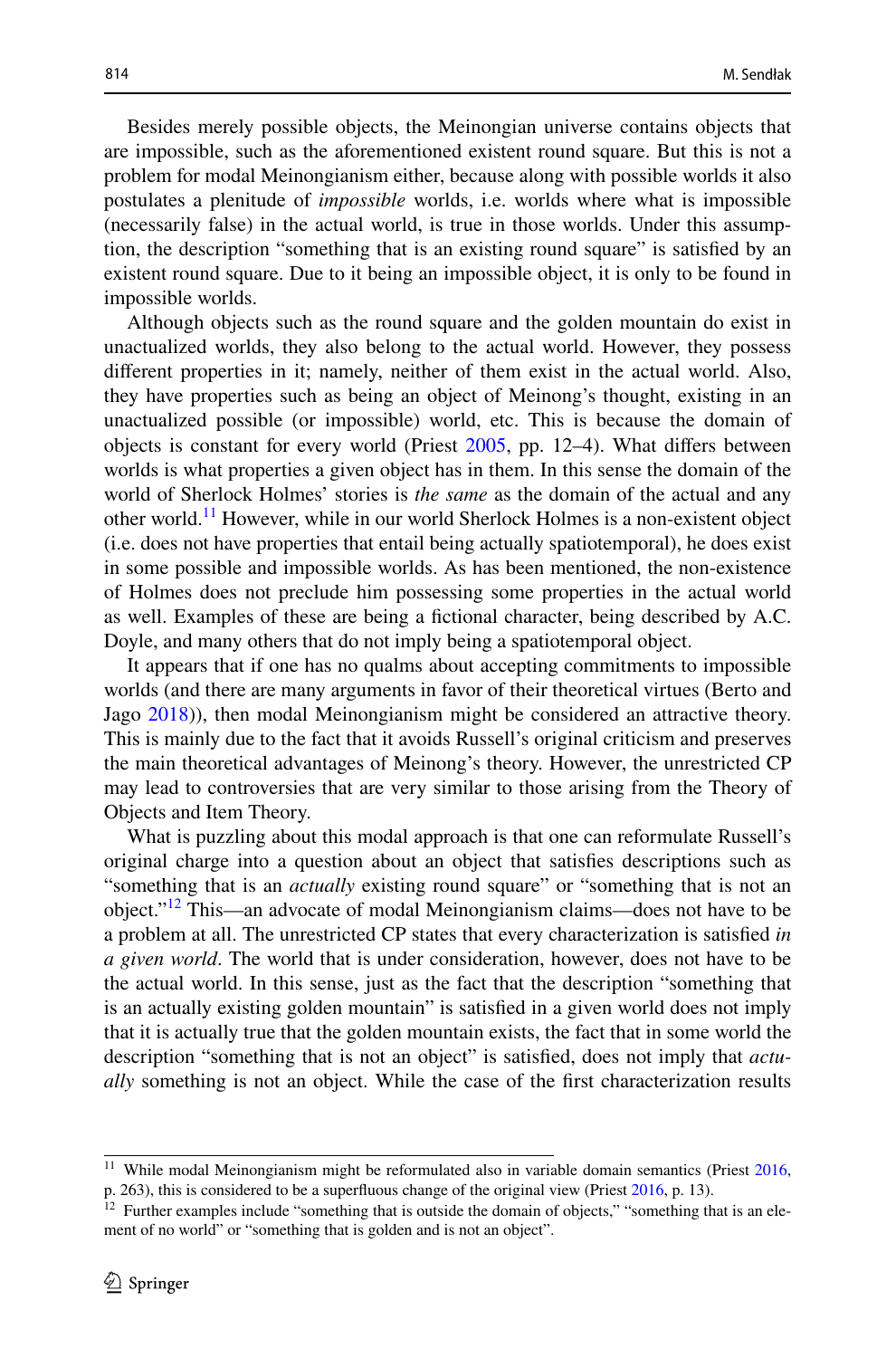in extended analyses in the literature, the problem of the second appears to fnd less interest.<sup>[13](#page-8-0)</sup>

#### **4.3 Something that is not an Object**

The details of Graham Priest's ([2016\)](#page-17-23) analysis of the characterization (Ch1) "is not an object" merits closer inspection. His treatment of Ch1 starts with the claim that being an object is a property, and "*x* is an object"  $(Ox)$  means the same as "*x* is something." Since, in terms of modal Meinongianism, "being something" means to be quantified over by neutral (i.e., existentially unloaded) particular quantifier ( $\mathfrak{S}$ ); "*x* is something/*x* is an object" is understood as  $\mathfrak{S}_{yy} = x$ . This quantifier ranges over everything, hence the property *O* is a universal property, and it is *actually* necessarily true that everything is an object. If that is so, then it is impossible for something to be not an object  $(\neg O)$ . This—according to modal Meinongianism—entails that at an *impossible* world *w*, it is true that something is not an object,  $\mathfrak{S}_x \neg \mathfrak{O}_x$ . Hence, *¬Oo* is true at *w* and Ch1 is satisfed after all. This, however, does not entail that *¬Oo* is true at the actual world (Priest [2016](#page-17-23), p. 245).

It should be noted that Graham Priest leaves the question of whether *Oo* is true at *w* open. Assuming the above, however, it seems that it should not be an open question. If Ch1 is meant to be satisfied at *w* by *o*, it is true at *w* that something (i.e., *o*) is  $\neg O$ , hence  $\mathfrak{S}x \neg Ox$  is true at *w*. Since "to be something" means the same as "to be an object," *Oo* is true at *w*. If this were not the case, one would not be able to quantify over *o*, and  $\mathfrak{S}_x \neg \mathfrak{O}_x$  would not be true at *w* either. Consequently, if Ch1 is satisfied at *w* by *o*, both *Oo* and  $\neg$ *Oo* are true at *w*. This naturally makes *o* have contradictory properties, but *o*—as Priest argued—has those not in the actual world, but in an impossible world *w*.

What is crucial for the above analysis is how "*¬Oo*" should be understood. It seems that there are two options: (i) "*o* has the property of being a non-object" and (ii) " $o$  does not have the property of being an object."<sup>[14](#page-8-1)</sup> I am going to argue that regardless of the chosen interpretation, it is not the case that *o* satisfes Ch1.

Let us assume that (i) is the proper interpretation of  $\neg$ *Oo*. If this were the case, then it would be true at *w* that *o* has the property of being a non-object. This, however, does not allow for believing that *o* satisfes Ch1. After all, to satisfy Ch1 means to *lack* the property of being an object, and this is very diferent than having the property of being a non-object. Consider an analogy between Ch1 and (Ch2) "is not round." Ch2 is satisfed by *r*, such that *r* is not round. In other words, *r* does not belong to the set of round objects. This, however, does not entail that *r* is a member of the complement set, i.e., the set of non-round objects. After all, some objects are incomplete, and they are neither round  $(R)$  nor non-round  $(\neg R)$ . Consequently, in the case of Ch2, the question of whether "*r* is non-round" ( $\lceil \neg R \rceil r$ ) is true is beside the

<span id="page-8-0"></span><sup>&</sup>lt;sup>13</sup> For a discussion on the problem of the CP and modal Meinongianism, see Beall  $(2006)$  $(2006)$ , Priest  $(2011)$  $(2011)$ , [2013](#page-17-26)), Sauchelli ([2012\)](#page-17-27), Kroon ([2012\)](#page-17-28), Berto ([2013b\)](#page-16-18), and Priest and Berto ([2014\)](#page-17-29).

<span id="page-8-1"></span><sup>14</sup> For now, I will use the prefx "non-*A*" as indicating a negative property that is complementary to *A*.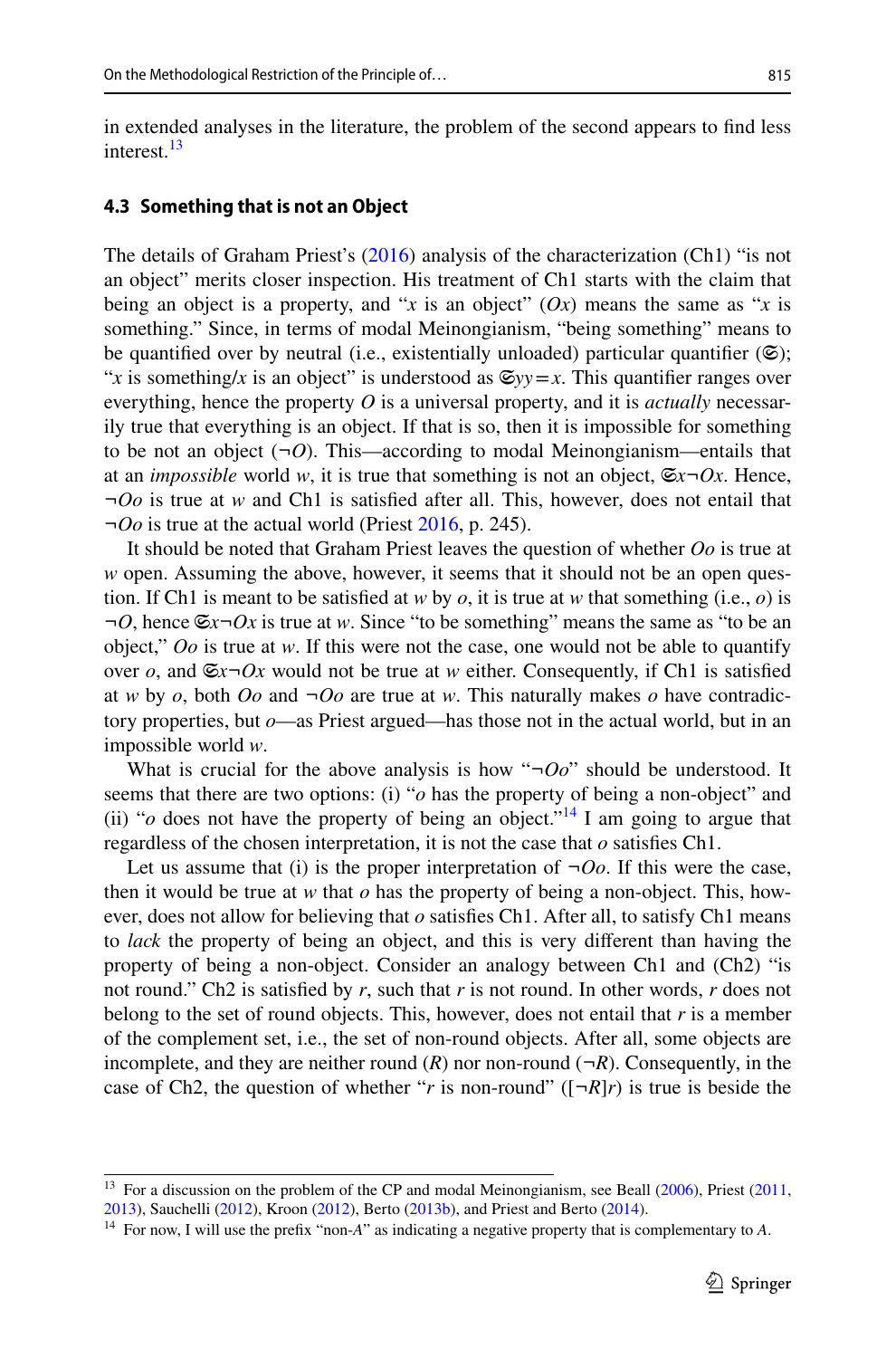point. What is not beside the point, however, is that a world where *r* satisfes Ch2 is a world where *r* is not *R*, i.e., where *Rr* fails to hold.

Likewise, Ch1 does not ascribe the property of being a non-object, but rather indicates that something lacks the property of being an object. Hence, if something satisfes Ch1 at *w*, it should be something that does not have the property of being an object. Since *Oo* is true at *w*, it is not true that *o* lacks the property of being an object. Because of this—assuming that (i) is the proper understanding of  $\neg$ *Oo*—*o* does not satisfy Ch1, but rather  $(Ch1*)$  "is a non-object."<sup>15</sup>

The above leads to the assumption that "*¬Oo*" stands for "*o* does not have the property of being an object." What seems to be problematic with this is that, along with the defnition of being an object and the assumption that the domain of objects is constant, if *Oo*∧*¬Oo* were true at *w*, it would be true at every other world. That includes the actual world. The reason for this is that, if (ii) is the proper understanding of  $\neg O_0$ , "*o* is an object" is false at *w*. Since the truth of "*x* is an object" is understood as  $\mathfrak{S}_{yy} = x$ , one is justified in interpreting the falseness of "*o* is an object" as  $\neg \mathfrak{S}_{yy} = o$ . This results in the claim that *o* is not an element of *w*, i.e. that *o* is not something that can be quantified over. Assuming that the domain of  $w$  is the same as the domain of any other world,  $o$  is not a member of any other world.<sup>[16](#page-9-1)</sup> Since  $o$  does not belong to any world, and since satisfying a characterization means satisfying it in a given world, *o* satisfies no characterization. This includes Ch1. Moreover, if ¬**☉** *yy*=*o* is true at *w*, *Oo* is not true at *w*. After all, if *o* does not belong to the domain of objects, one cannot quantify over *o*, hence  $\mathfrak{S}_{\mathcal{V}}\mathfrak{y}=\mathfrak{o}$  (i.e., *Oo*) is not true at *w*.

In virtue of the above, if *Oo*∧*¬Oo* were true at *w*, the domain of objects of *w* would be inconsistent. This means that the domain would both contain and not contain *o*, i.e., both  $\mathfrak{S}_{yy} = o$  and  $\neg \mathfrak{S}_{yy} = o$  would be true at *w*. Since the domain is constant, if *Oo*∧*¬Oo* were true at any *w*, it would be true at every world. That includes the actual world. Hence, either Ch1 remains unsatisfed and the unrestricted CP is false, or Ch1 is satisfed by *o* and each and every world (including the actual world) is such that it both contains and does not contain *o*.

This shows that the unrestricted version of the CP results in a consequence that seems to be no less problematic than the consequences of Meinong's original theory as pointed out by Bertrand Russell. However, it appears that there is something peculiar about the above counterexamples against the unrestricted CP of Item Theory or modal Meinongianism. In the following section I will try to reveal this

<span id="page-9-0"></span><sup>&</sup>lt;sup>15</sup> What it precisely means to be a non-object is no trivial problem, but I will not attempt to solve this here.

<span id="page-9-1"></span><sup>&</sup>lt;sup>16</sup> It should be stressed that this is different than saying that at a given world something does not belong to the domain of objects that are *P*. While the domain of objects that are *P* (e.g., objects that are presidents) varies from world to world, the domain of objects remains the same. Even though Donald Trump is a president at the actual world, this does not entail that he is a president in every other world. After all there is a possible world where he is a detective and an impossible world where he is a prime number. Contrary to this, the domain of objects is constant and "is an object"—as opposed to any other predicate—has the same extension across worlds. Hence, if something does not belong to the domain of objects in one world, it does not belong to the domain of any other world.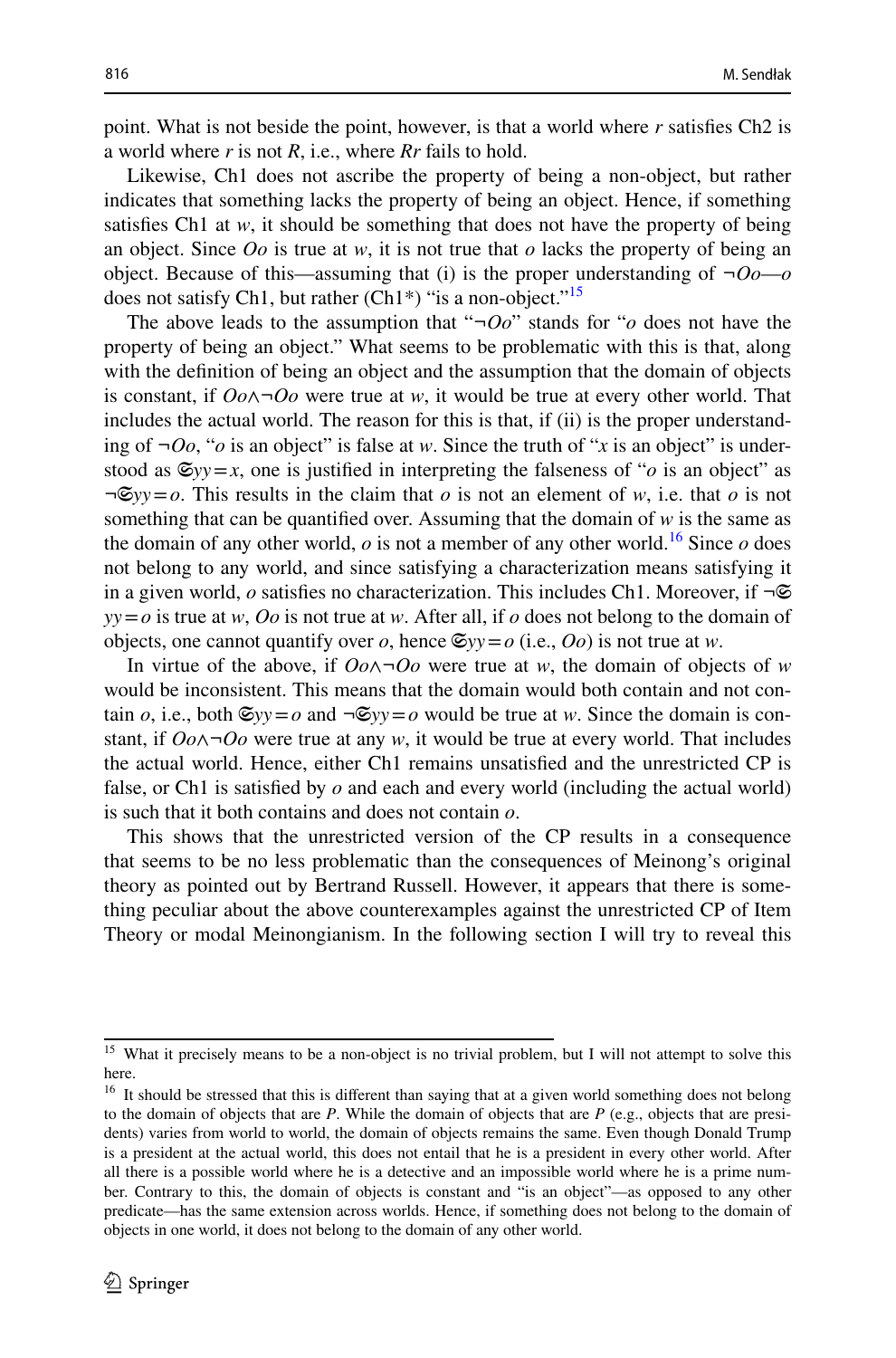peculiarity and suggest why Russell-like arguments against the CP might be considered misleading.

# <span id="page-10-0"></span>**5 Methodological Restriction**

Considering the remarks of the frst paragraph, the role of Meinongian theories is to provide a philosophical explanation of common-sense intuitions according to which we can refer to non-existent objects. For modal Meinongianism, the TL is the language of philosophical theory, containing theoretical terms such as "actuality," "possible world," "impossible world," "open worlds," etc., together with axioms of the theory. The PTL is, of course, our folk language, in which we talk about nonexistent objects such as Sherlock Holmes, Batman, or round squares. If one accepts this distinction between our loose everyday language and the precise language of philosophical theory, then one can address the Russell-like argument against modal Meinongianism by pointing out that the criticism confates the terms of PTL ("is round," "is square," "is golden," "exists," etc.) with the categories of TL ("is actual," "is an object," etc.). Hence, by including TL's terms in a given characterization one changes the subject of modal Meinongianism. That is, while originally the subject of this theory was the deep metaphysical structure that is revealed by the paraphrasing of PTL into TL, here the subject is the TL itself.

The reason why this change of subject is erroneous is that it leads to an unjustifed expectation with respect to the theory—namely, an expectation of expressing the falseness of the TL in the very TL of the theory. This is illustrated through the example of objects that would satisfy descriptions such as "something that is an *actually* existing round square," "something that is not an object," "something that is an object that does not belong to the domain of objects," etc. In order to satisfy the above expectation, one would have to postulate objects that contradict the very basic assumption of modal Meinongianism, i.e. that everything is an object and that impossible objects do not exist in the actual world.

This unjustifed expectation appears similar to the one that we raised in the case of Sylvan's Item Theory, i.e. an expectation concerning an object that would satisfy the characterization—"an object that is not an item." Since, according to Item Theory, everything is an item, no object fails to be an item. Again, the expectation of indicating such an object would require contradicting the basic assumptions of the TL. In this sense, the alleged counterexamples for the CP of modal Meinongianism or Item Theory should not be considered a real threat within those frameworks. That is because those counterexamples are based either on a mix of PTL and TL or on the expectation of expressing the falseness of a given TL in terms of that TL.

What might this mean for the debate on Meinongianism in general? It appears that Russell-like arguments against the CP are based upon the inclusion of terms of the TL in characterizations, such as "existent," "non-existent," "is an object," "is a set," "is incomplete," "is impossible," "encodes," "is a characterizing predicate," and so on. Depending on the given view, these terms belong to the theoretical language and not to the everyday language whose semantics we wish to explain. Thus, just as the description "something that is not an object" from modal Meinongianism's point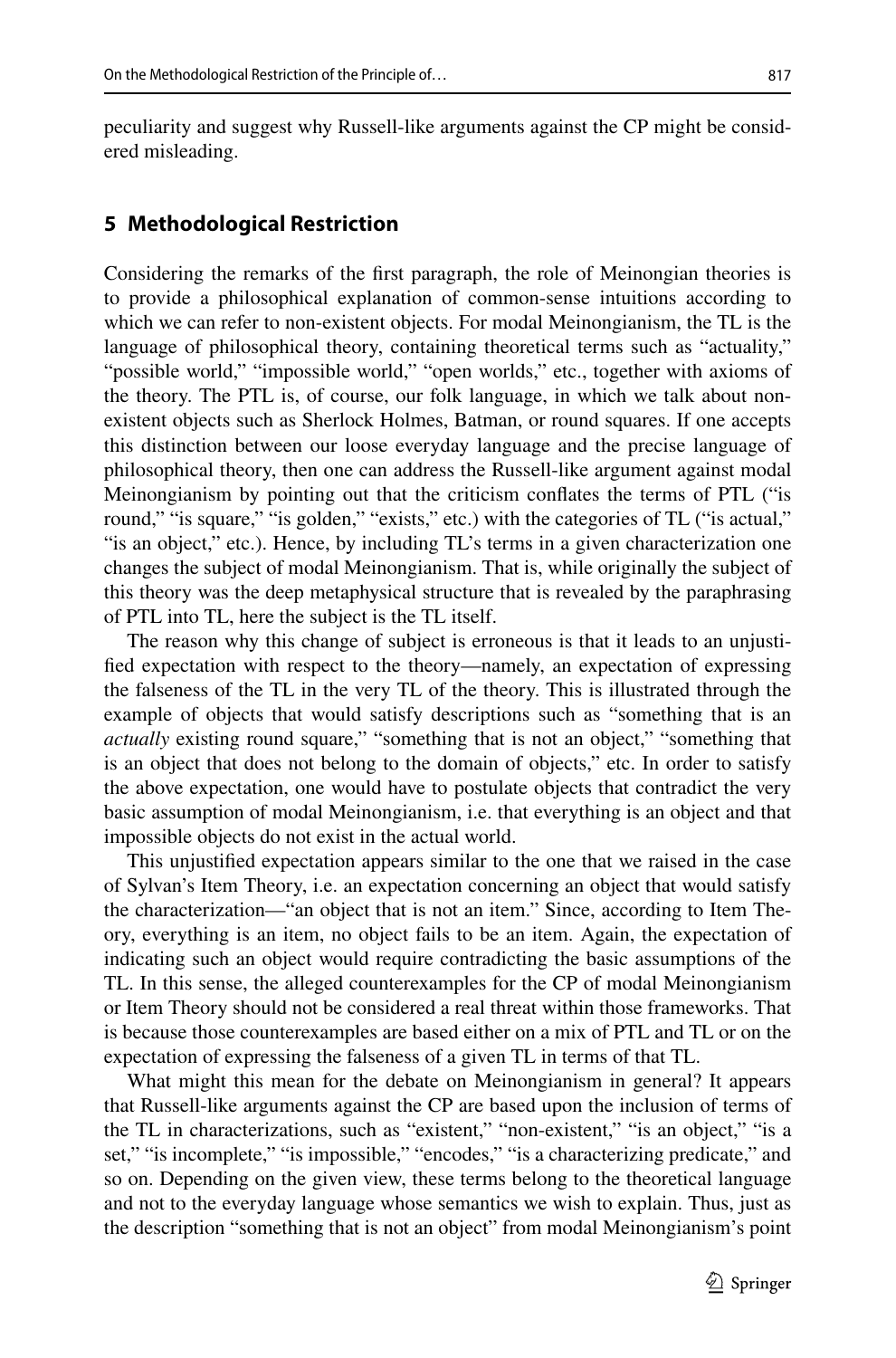of view might be considered improper because it contains the terms of theoretical language, so the set {"is round," "is square," "exists," …} might be considered from the TO's point of view to not be a well-formed characterization set.

On the basis of the considerations above, one can try to formulate a version of the principle of characterization that fts every type of Meinongianism. This is a kind of restricted principle, and its restriction is expressed in terms of the distinction between PTL and TL as outlined above.

Every characterization, which is expressed using the terms of pre-theoretical language, corresponds to an object that satisfes this characterization.

I believe that the above is a formulation of the CP that (1) highlights the role of metaphysical theories, which is to explain the use of our folk language and describe the metaphysical structure of reality, (2) is immune to variations of Russell's (and Clark's) charges against the CP, and (3) is less controversially restricted than the options presented by Parsons, Routley, or Jacquette.<sup>[17](#page-11-0)</sup>

That being said, three points should be stressed. Even though this formulation of CP might be applied to every Meinongian approach, it obviously does not make them all on par when it comes to their theoretical virtues. Secondly, the aforementioned formulation seeks to justify an exclusion of what was considered to be a counterexample against a given Meinongian approach. As such it does not exclude objects that have contradictory properties, such as a table that is both round and nonround. Objects of this kind, however, are not problematic for advocates of Meinongianism, and they fnd their place in each and every Meinongian account, including the original Theory of Objects. This changes in cases of characterizations such as "is both existent and non-existent," "is both possible and impossible," "is complete and incomplete," etc. The change, however, is grounded in the fact that these descriptions contain terms of TL and not in the fact that they ascribe contradictory properties to an object.

Finally, it should be noted that there is an important diference between a genuine characterization (e.g., "is both *A* and *non*-*A*") and what merely looks like one (e.g., "is *A* and it is not *A*"). While the frst ascribes two contradictory properties to something, the characterization itself is consistent—it ascribes *A* and it ascribes *non*-*A*. The second one, however, is inconsistent and—as long as one does not assume that "is not *A*" entails "is *non*-*A*"—it simultaneously ascribes the property of being *A* to an object and denies that this object possesses this very same property. This exposes the second as an invalid characertization and should, in turn, not be taken to be counterexamples against the CP. After all, the characterization "is *A*" is satisfed by an object that is *A*. While this very object (if it is impossible) may also be *non*-*A*, it cannot fail to be *A*. In other words, if *a* satisfes "is *A*" it is not true that *a* is not *A*. [18](#page-11-1)

<span id="page-11-0"></span><sup>&</sup>lt;sup>17</sup> See also Anderson ([1993\)](#page-16-19) and Zalta [\(1993](#page-17-30)).

<span id="page-11-1"></span><sup>&</sup>lt;sup>18</sup> See also Rapaport [\(1976](#page-17-31), pp. 161–168).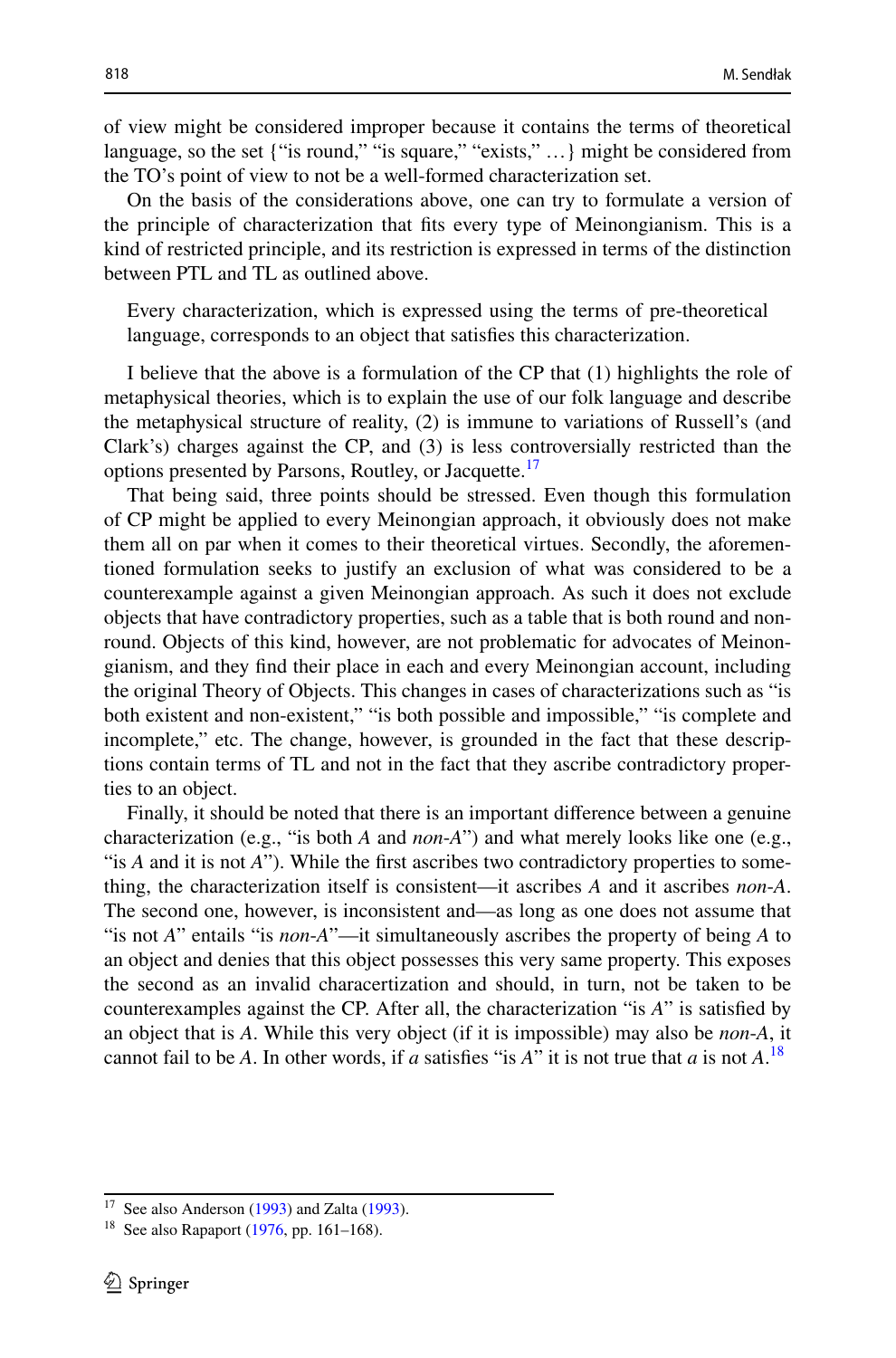# <span id="page-12-0"></span>**6 Possible Objections**

In this section I am going to consider some of possible charges against my proposal. These are focused either on the proposed formulation of the CP or on the plausibility of the distinction between PTL and TL.

# **6.1 There is no Clear Distinction Between PTL and TL**

The presented proposal is based on a distinction between PTL and TL. One could argue, however, that considering some of the aforementioned examples to be expressions of theoretical language and not of folk language contradicts apparent evidence. After all, it is quite common to use words such as "world," "property," "existence," "possible," "actual," "object," etc., without saying anything about the metaphysical structure of reality, e.g. "The *world* of European fauna is more complex than the *world* of Arctic fauna," "Copper has the *property* of conducting electricity," "After years of hard work, the Eifel Tower came into *existence*," "Given that their star player is out injured, I think it is *impossible* for them to win tonight," "The *actual* stores offer local convenience, while the virtual stores offer variety for shoppers," "Animals are living beings and not *objects*." Consequently, the proposed restriction of CP may be considered to be based on an implausible assumption about the distinction between two types of languages.

Although it is hard to argue with the observation that some words belong to both PTL and TL, one should notice that the meanings ascribed to these terms are different than the meanings ascribed to similar words in theoretical languages.<sup>19</sup> This is mainly due to the imperfections of pre-theoretical language, which ought to be removed by clarifcations made in the theoretical language. In this sense, there is no contradiction in using the term "property" in its folk meaning and rejecting the existence of properties when it comes to theoretical language. Just as there is no contradiction in being an animal rights activist and considering them objects (i.e. elements of the domain of quantifcation). Hence it is possible that from a syntactic point of view some words are elements of both PTL and TL. Nonetheless, the meanings of these words are diferent, which allows them to be considered part of TL and not PTL.

As I claimed, the diference between the terms of PTL and a given TL is that the latter ones are usually more precise. Thus, while we allow for the ambiguity of words such as "existence," "property," "object," etc. in PTL, preferably TL should avoid this and provide refned and univocal meanings for key-terms. Naturally, sometimes we want to be precise not only in doing philosophy but also in everyday situations. Thus, there are situations involving day-to-day communication where we use a given term while ascribing a more refned, theoretical meaning to it (especially if one of the speakers is a philosopher). After all, we sometimes use "impossible" to mean "inconsistent" and not merely "unbelievable" or "unlikely." The fact that we

<span id="page-12-1"></span><sup>&</sup>lt;sup>19</sup> See also Sider ([2011,](#page-17-32) pp. 171–173).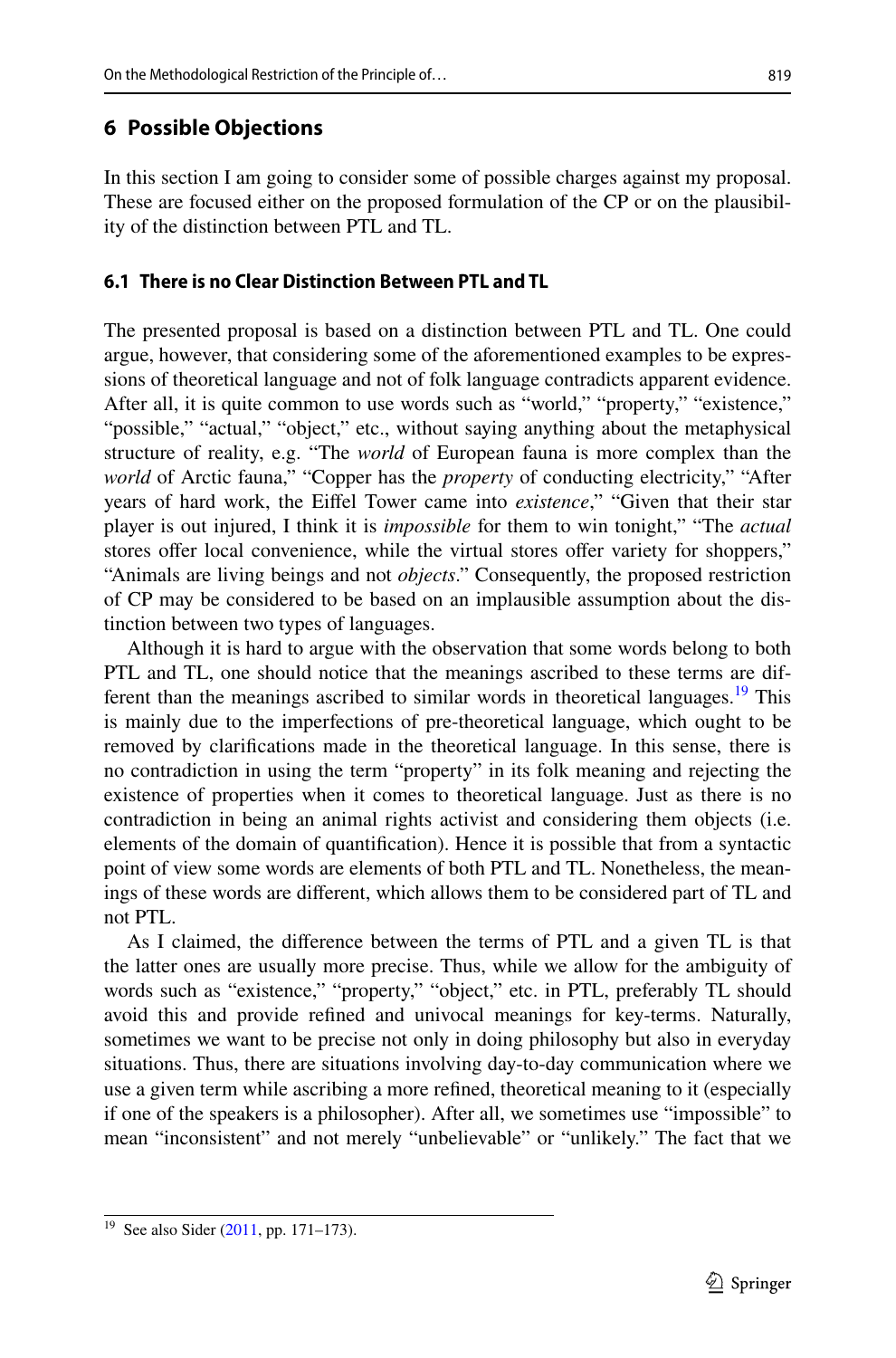can mix terms and meanings isn't a reason for putting the distinction between TL and PTL into question, but rather provides a simple example of cases where we use precisely characterized terms in everyday communication. It is fair to say, however, that such situations are a negligible part of everyday conversations.

# **6.2 The Mere Diference Between Meaning Ascribed to a Term in Common and Metaphysical Discourse is Enough to Undermine the Value of Metaphysics**

The discrepancies between plain pre-theoretical English and the theoretical English of philosophers may be taken as grounds for an argument against the plausibility of such philosophical theories. After all, this might be interpreted as a result of the work of "the philosophers who advance […] various anti-commonsensical doctrines [and who are] driven by an obsessive fascination with highly rarefed general principles and philosophical riddles, which invariably override any pre-philosophical intuitions of common sense" (Hirsch [2008:](#page-16-20) 371).

It should be noted that metaphysics (and philosophy in general) is not the only branch of inquiry where these kinds of discrepancies between common and refned meanings words take place. The botanical use of "fruit" difers from the use of this term in everyday communication. Consequently, what botanists consider to be fruit, many competent users of plain English consider to be vegetables (e.g., tomatoes or bean pods). This diference, however, is not taken to be a charge against the plausibility of the botanic use; rather, it shows that the common use of the term "fruit" is simply imprecise. It is safe to assume that something similar happens in cases of "exists" or "object," which refer to much more abstract concepts than the concept of fruit.

Moreover, it is not only the case that the meaning ascribed to some terms is different in PTL and TL; it is also the case that diferent theoretical languages give diferent characterizations of key notions. For example, "existence" has a diferent extension in Quine's  $(1948)$  $(1948)$ , Lewis'  $(1986)$  $(1986)$ , and Priest's  $(2005)$  $(2005)$  frameworks.<sup>[20](#page-13-0)</sup> This, however, does not have to entail that these philosophers merely talk past each other. The debate between them might be a substantial one and grounded in the fact that they argue in favor of diferent theoretical clarifcation of everyday "existence" (van Inwagen  $2008$ ).<sup>21</sup> This ultimately results in differences with respect to what elements of the domain of existent objects are. $^{22}$  $^{22}$  $^{22}$ 

<span id="page-13-0"></span><sup>&</sup>lt;sup>20</sup> Similarly, the "possible world" of concretism and abstractionism are characterized in very different ways.

<span id="page-13-1"></span><sup>&</sup>lt;sup>21</sup> Just as the fact that there are different theoretical characteristics of negation does not have to put into question the substantiality of the debate between intuitionistic and classical logicians (Priest [2006](#page-17-35), ch.4.2.).

<span id="page-13-2"></span><sup>&</sup>lt;sup>22</sup> Another example of this phenomenon is the debate between Russell and Meinong. While both of them agreed that every name refers to an object, they ascribed very diferent theoretical characteristics to the notions of "name" and "object" (Chrudzimski [2007\)](#page-16-21). Consequently, Russell concluded that some expressions, which we consider names, are merely hidden descriptions. Meinong, on the other hand, believed that some objects do not exist.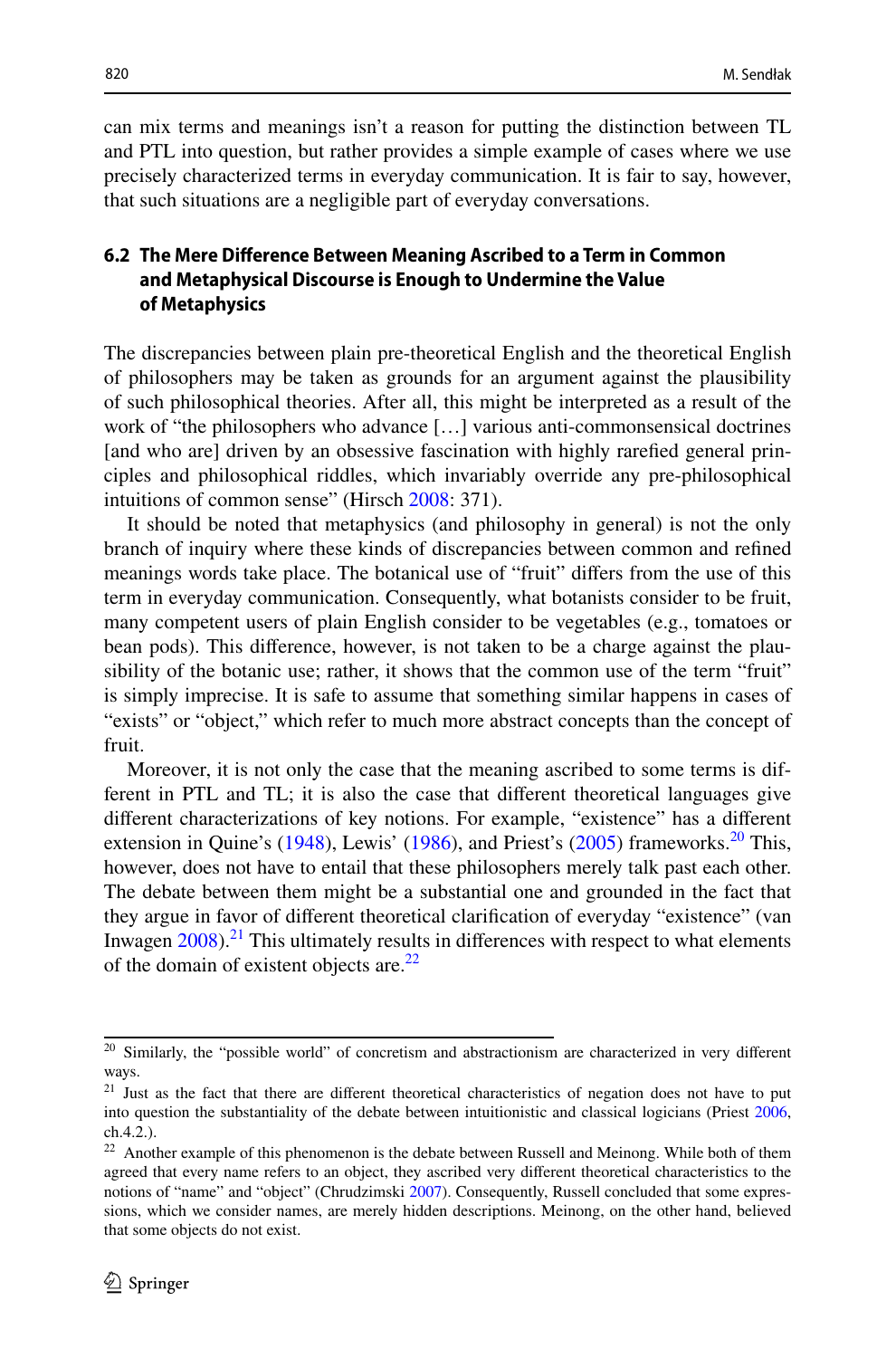Considering various approaches to this question, it is sometimes argued that one's theoretical notion of "existence" is more intuitive for it fts better the common use of the term than alternative proposals do. This can be (and often is) used as an argument in favor of one's approach compared to others (Hirsch [2008](#page-16-20)). It should be noticed, however, that since ordinary language has to cope with metaphors, vagueness, speech acts, context dependence, and so forth, it is imprecise by nature. Assuming that precision is a highly desirable theoretical feature of any philosophi-

cal framework, the discrepancy between a common and a theoretical notion of, e.g., "exists" does not have to be considered a conclusive argument against a particular theoretical framework. Thus the subject of the debate between the above mentioned philosophers might be considered the question of which theoretical characteristics of the notion of "existence," on the one hand, provide the refned meaning that is required for the precision of philosophical analysis and, on the other hand, is as intuitive as is possible at the same time.

### **6.3 The Relation Between PTL and TL is Unclear**

Since this distinction between two types of language has been introduced, one may ask about the relation between them. Because of the role of TL, which is to provide a summarizing paraphrase of sentences in PTL, the relation between them can be considered akin to a metalanguage and an object language. After all, by virtue of the use of paraphrases, the former is often used to examine and clarify expressions of the latter. This analogy, however, is not so obvious. This is mainly because the subject of TL is not folk language per se, but rather the deep metaphysical structure of reality. As we have pointed out, this is indirectly achieved through the analysis of PTL; nevertheless, TL does not consider, for instance, the grammatical structures of the latter or names of sentences within it, etc. Thus, the interpretation of TL as the metalanguage of PTL would require enriching it with a capacity to explicitly describe the structure of the folk language in detail.<sup>[23](#page-14-0)</sup>

Another reason for skepticism regarding the plausibility of this analogy is based on the assumption that, while the subject of the object language is the world, the subject of the metalanguage is an object language. In contrast, both PTL and TL have a very similar subject—the world. Nevertheless, they play very diferent roles. While the former is used in day-to-day communication, the latter is intended to reveal and describe the deep metaphysical structure of reality. Because of this, even though the analogy between object language and metalanguage is somewhat limited, what is important is the very nature of the difference between these two languages. This diference lies in the roles of pre-theoretical and theoretical languages. What is important for our proposal is the claim that the aim of TL is to provide a description of deep metaphysical reality. This is achieved by the proper paraphrasing of expressions in the folk language, by (1) introducing new technical terms and/or clarifying

<span id="page-14-0"></span><sup>&</sup>lt;sup>23</sup> It seems that this difficulty can be overcome to some extent by sufficient extension of the theoretical language.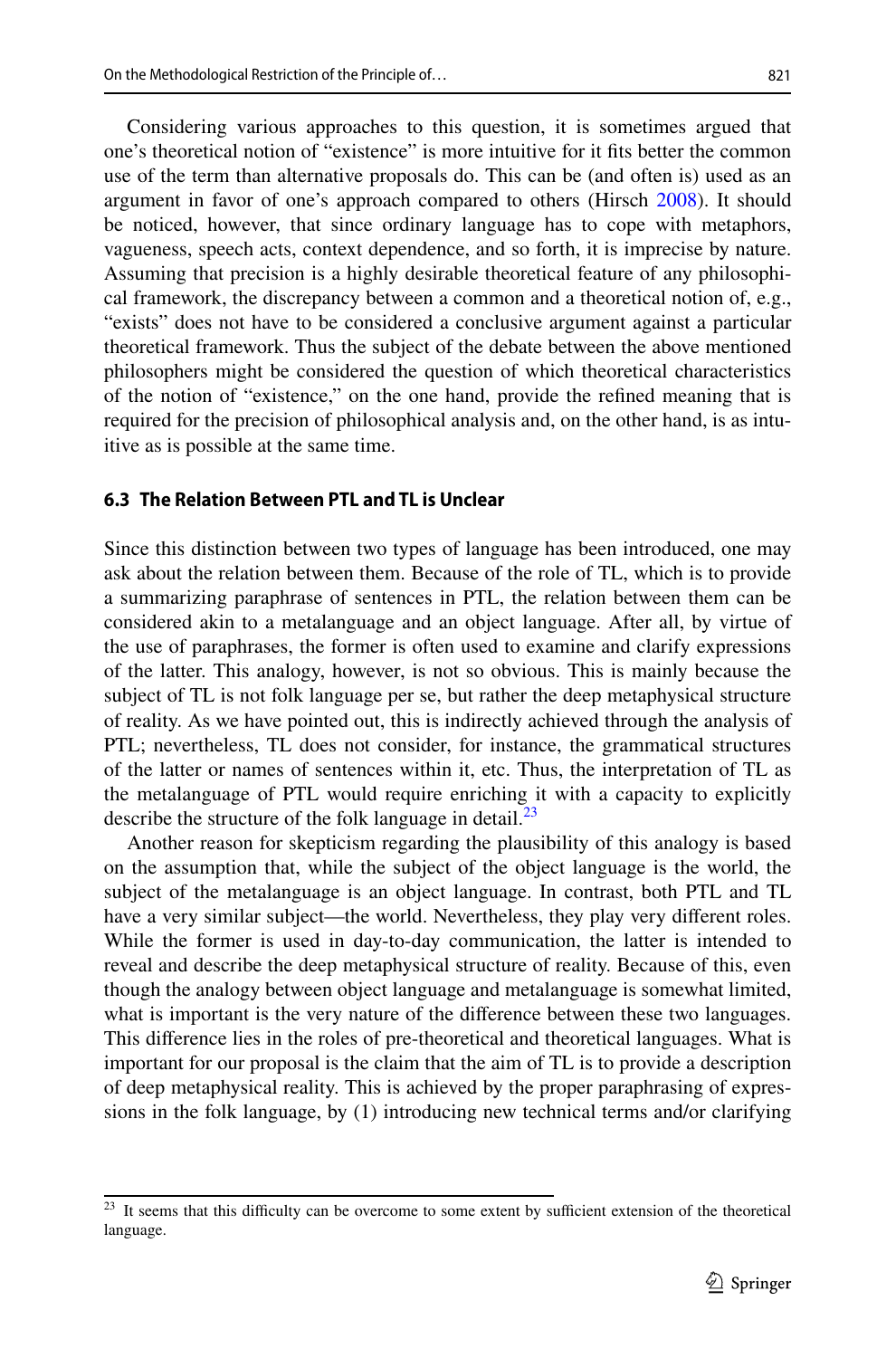the meanings of common language terms, and (2) the axioms of given metaphysical theories.

#### **6.4 Restricted CP Results in Too Narrow a Notion of "Object"**

Finally, one might claim that any kind of restriction on the CP contradicts the plausibility of the Principle of Intentionality, which states that *every* intentional act has its object (Meinong [1904/](#page-17-0)1960, p. 76). After all, some correlates of characterization made in terms of TL were analyzed in this very paper. "Object," which is supposed to correspond with the characterization "something that is not an object," is an example of this. This may suggest that by virtue of the Principle of Intentionality these items should be included in the domain of objects.

Notice, however, that these kinds of objects are usually described in terms of TL. As such, they do not have to be considered subjects of a metaphysical theory. After all, it seems unreasonable to expect a metaphysical theory to analyze objects that are not postulated by it, or those that are explicitly excluded from its domain.

Nevertheless, I have written about such "objects" as being those that are described in terms of the TL of Item Theory or modal Meinongianism. This has not, however, been done in the TL of those views, but rather in a language whose aim is to describe the consequences of accepting the TL of Item Theory or modal Meinongianism. As such, even though we referred to "object" in some way, the subjects of our analysis were those theoretical languages (or metaphysical theories) and not the metaphysical structure of reality. That makes our analysis the subject of metametaphysics rather than metaphysics. Since the subject of each and every Meinongian theory is the structure of reality, and not metaphysical theories of it, they do not have to be threatened by these kinds of "objects." That is because the analysis of metaphysical theories is not the aim of metaphysical theories.

The puzzle of the Principle of Characterization puts Meinongians in a highly problematic position. The default options were to accept the unrestricted principle of characterization or to propose some kind of restriction of it. The latter has been considered either to be based on ad hoc distinctions or as one that results in Clark's paradox. The former, unrestricted principle results in an inconsistent domain of objects.

Alternatively, we can place restrictions on both the Principle of Characterization as well as on the Principle of Intentionality. This would surely limit the notion of "object" to only those entities that are expressed in non-theoretical terms and, as a consequence, restrict the generality of the original Theory of Objects. Nonetheless, if one construes Meinongian theories as a kind of metaphysics, then this kind of restriction seems reasonable—it releases Meinongianism from paradoxical items and at the same time explains the phenomenon of referring to non-existent objects. The restriction is based on a distinction that applies not only to Meinongianism, but to metaphysics in general. This allows for believing that the imposed restriction has not been introduced ad hoc.

**Acknowledgements** I am grateful to the anonymous reviewers for this journal for their comments concerning the earlier versions of the paper. This material is based on the work supported by National Science Centre (NCN), Poland (Grant No. 2016/20/S/HS1/00125).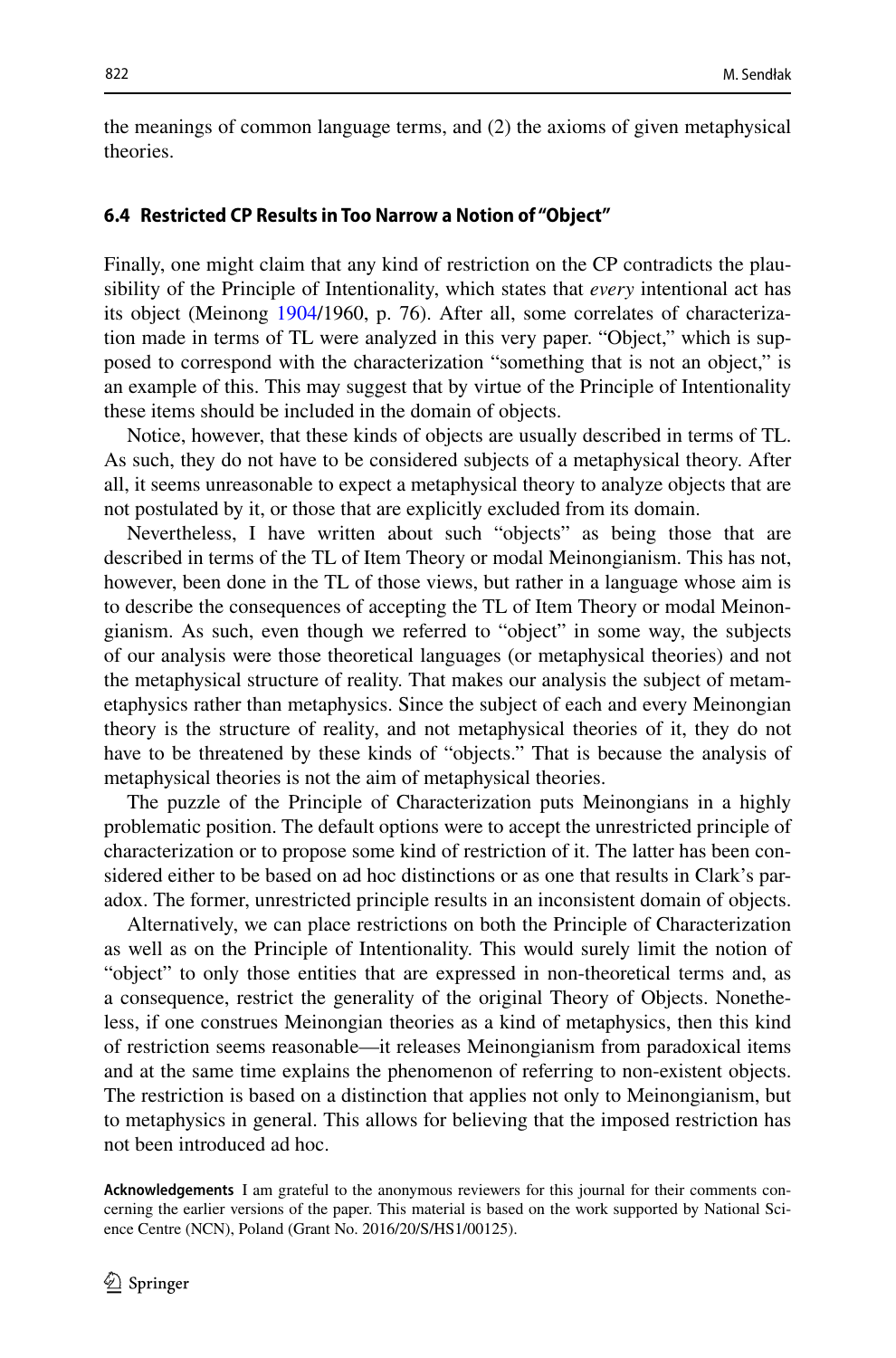**Open Access** This article is licensed under a Creative Commons Attribution 4.0 International License, which permits use, sharing, adaptation, distribution and reproduction in any medium or format, as long as you give appropriate credit to the original author(s) and the source, provide a link to the Creative Commons licence, and indicate if changes were made. The images or other third party material in this article are included in the article's Creative Commons licence, unless indicated otherwise in a credit line to the material. If material is not included in the article's Creative Commons licence and your intended use is not permitted by statutory regulation or exceeds the permitted use, you will need to obtain permission directly from the copyright holder. To view a copy of this licence, visit [http://creativecommons.org/licen](http://creativecommons.org/licenses/by/4.0/) [ses/by/4.0/](http://creativecommons.org/licenses/by/4.0/).

# **References**

<span id="page-16-19"></span>Anderson, C. A. (1993). Zalta's intensional logic. *Philosophical Studies, 69*(2/3), 221–229.

- <span id="page-16-17"></span>Beall, J.C. (2006). Review of "Towards non-being: The logic and metaphysics of intentionality." *Notre Dame Philosophy Reviews*. [http://ndpr.nd.edu/news/25105-towards-non-being-the-logic](http://ndpr.nd.edu/news/25105-towards-non-being-the-logic-and-metaphysics-of-intentionality) [-and-metaphysics-of-intentionality](http://ndpr.nd.edu/news/25105-towards-non-being-the-logic-and-metaphysics-of-intentionality).
- <span id="page-16-14"></span>Berto, F. (2011). Modal meinongianism and fction: The best of three worlds. *Philosophical Studies, 152*(3), 313–334.
- <span id="page-16-12"></span>Berto, F. (2013a). *Existence as a real property*. Dordrecht: Springer.
- <span id="page-16-18"></span>Berto, F. (2013b). Modal meinongianism and actuality. *Mente. Journal of Philosophical Studies, 25,* 155–176.
- <span id="page-16-16"></span>Berto, F., & Jago, M. (2018). Impossible worlds. In E. N. Zalta (Ed.), *The Stanford encyclopedia of philosophy*. Retreived November 10, 2018, from [http://plato.stanford.edu/archives/fall2018/entri](http://plato.stanford.edu/archives/fall2018/entries/impossible-worlds/) [es/impossible-worlds/](http://plato.stanford.edu/archives/fall2018/entries/impossible-worlds/).
- <span id="page-16-13"></span>Bueno, O., & Zalta, E. N. (2017). Object theory and modal meinongianism. *Australasian Journal of Philosophy, 95*(4), 761–778.
- <span id="page-16-15"></span>Casati, F. (2018). The future perfect of *Exploring Meinong's Jungle*. In M. Eckert (Ed.), *Exploring Meinong's jungle and beyond: The Sylvan jungle – Volume 1* (pp. 583–601). Dordrecht: Springer.
- <span id="page-16-5"></span>Castañeda, H.-N. (1974). Thinking and the structure of the world. *Philosophia, 4*(1), 3–40.
- <span id="page-16-8"></span>Castañeda, H.-N. (1978). Philosophical method and the theory of predication and identity. *Nous, XII*(2), 189–210.
- <span id="page-16-9"></span>Castañeda, H.-N. (1983). Replay to Romane Clark: Belief, sameness, and Cambridge changes. In J. E. Tomberlin (Ed.), *Agent, language, and the structure of the world. Essays presented to Hector-Neri Castañeda, with his replies* (pp. 373–384). Indianapolis: Hackett Publishing Company.
- <span id="page-16-2"></span>Chisholm, R. (1973a). Homeless objects. *Revue Internationale de Philosophie*, No. 104–105, Fasc. 2–3: 207–223.
- <span id="page-16-3"></span>Chisholm, R. (1973b). Beyond being and nonbeing. *Philosophical Studies, 24*(4), 245–257.
- <span id="page-16-21"></span>Chrudzimski, A. (2007). Meinong's version of the description theory. *Russell: The Journal of Bertrand Russell Studies, 11*(1), 73–85.
- <span id="page-16-7"></span>Clark, R. (1978). Not every object of thought has being: A paradox in naive predication theory. *Nous, XII*(2), 181–188.
- <span id="page-16-10"></span>Clark, R. (1983). Predication theory: Guised and disguised. In J. E. Tomberlin (Ed.), *Agent, language, and the structure of the world. Essays presented to Hector-Neri Castañeda, with his replies* (pp. 111–129). Indianapolis: Hackett Publishing Company.
- <span id="page-16-1"></span>Findlay, J. N. (1963). *Meinong's theory of objects and values*. Oxford: Clarendon Press.
- <span id="page-16-6"></span>Grifn, N. (2009). Rethinking item theory. In N. Grifn & D. Jacquette (Eds.), *Russell vs. Meinong: The legacy of "on denoting* (pp. 204–232). New York: Routledge.
- <span id="page-16-20"></span>Hirsch, E. (2008). Ontological arguments: Interpretative charity and quantifer variance. In Th Sider, J. Hawthorne, & D. W. Zimmerman (Eds.), *Contemporary debates in metaphysics* (pp. 367–381). Oxford: Backwell Publishing.
- <span id="page-16-11"></span>Jacquette, D. (1989). Mally's Heresy and the logic of Meinong's object theory. *History and Philosophy of Logic, 10,* 1–14.
- <span id="page-16-4"></span>Jacquette, D. (1996). *Meinongian logic. The semantics of existence and nonexistence*. Berlin: Walter de Gruyter.
- <span id="page-16-0"></span>Kneal, W. C. (1949). *Probability and induction*. Oxford: Clarendon Press.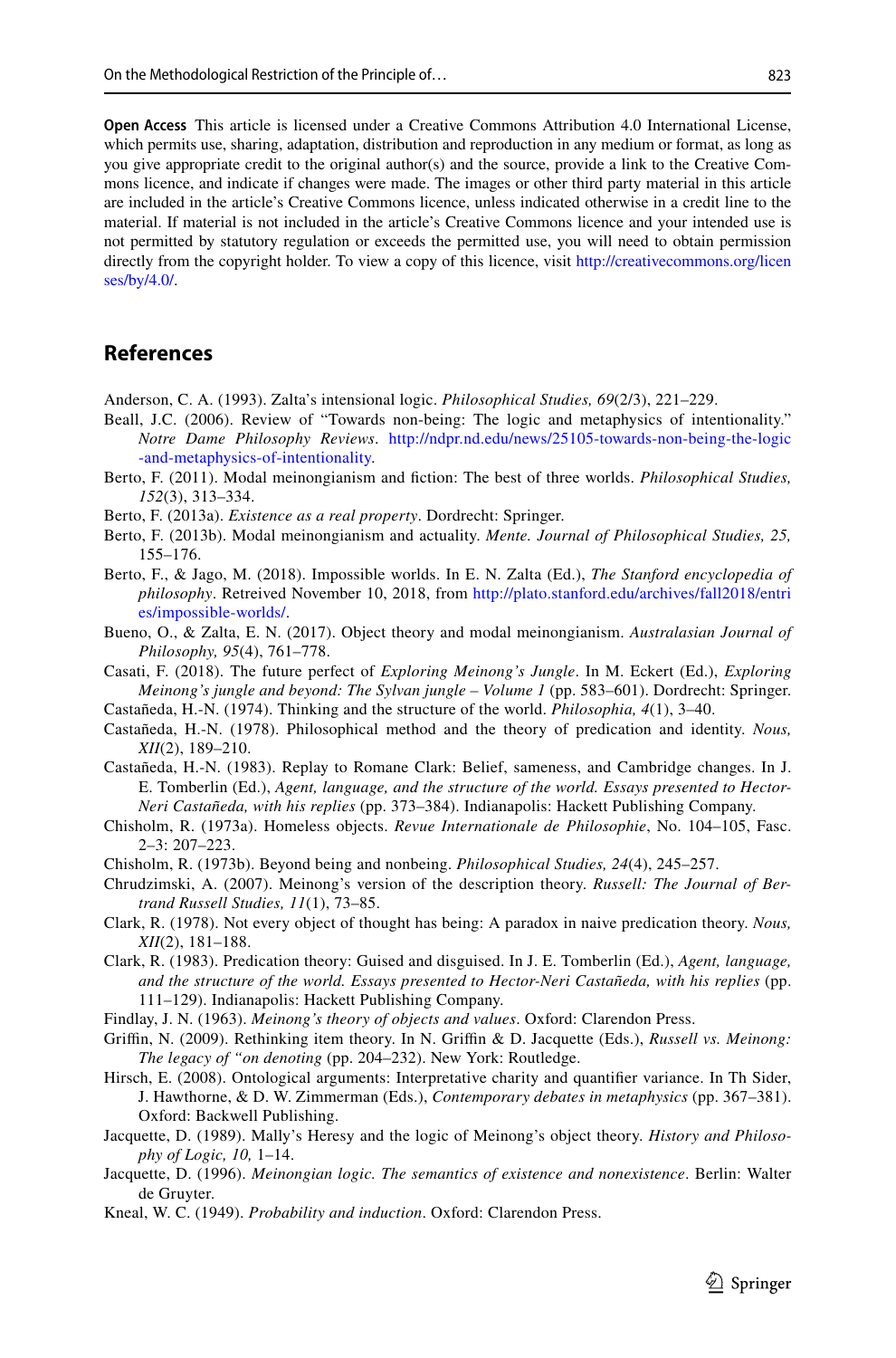- <span id="page-17-7"></span>Kripke, S. (1973/2013). *Reference and existence. The John Locke lectures*. Oxford: Oxford University Press.
- <span id="page-17-28"></span>Kroon, F. (2012). Characterization and existence in modal meinongianism. *Grazer Philosophische Studien, 86*(2012), 23–34.
- <span id="page-17-24"></span>Kroon, F. (2019). Routley's second thoughts. In D. Hyden (Ed.), *Noneist explorations I: The Sylvan Jungle – Volume 2* (pp. 383–401). Dordrecht: Springer.
- <span id="page-17-6"></span>Lewis, D. (1973). *Counterfactuals*. Oxford: Blackwell.
- <span id="page-17-33"></span>Lewis, D. (1986). *On the plurality of worlds*. Oxford: Blackwell.
- <span id="page-17-17"></span>Mally, E. (1904). Untersuchungen zur Gegenstandstheorie des Messens. In A. Meinong (Ed.), *Untersuchungen zur Gegenstandstheorie und Psychologie*. Leipzig: Verlag v. J. A. Barth.
- <span id="page-17-18"></span>Mally, E. (1912). *Gegenstandstheoretische Grundlagen der Logik und Logistik*. Leipzig: Verlag v. J. A. Barth.
- <span id="page-17-0"></span>Meinong, A. (1904/1960). The theory of objects (I. Levi, B. D. Terrell, R. Chisholm, Trans.). In R. Chisholm (Ed.), *Realism and the background of phenomenology*. Atascadero: Ridgeview.
- <span id="page-17-1"></span>Parsons, T. (1980). *Nonexistent objects*. New Haven and London: Yale University Press.
- <span id="page-17-20"></span>Paśniczek, J. (1995). Are contradictions still Lurking Meinongian theories of objects? *Grazer Philosophische Studien, 50*(1995), 293–303.
- <span id="page-17-16"></span>Paśniczek, J. (1999). *The logic of intentional objects. A Meinongian version of classical logic*. Dordrecht: Kluwer Academic Publishers.
- <span id="page-17-2"></span>Priest, G. (2005). *Towards non-being. The logic and metaphysics of intentionality*. Oxford: Clarendon Press.
- <span id="page-17-35"></span>Priest, G. (2006). *Doubt truth to be a liar*. Oxford: Clarendon Press.
- <span id="page-17-25"></span>Priest, G. (2011). Against against non-being. *The Review of Symbolic Logic, 4*(2), 237–253.
- <span id="page-17-26"></span>Priest, G. (2013). Replies. *The Polish Journal of Philosophy, VII/2/2013,* 93–108.
- <span id="page-17-23"></span>Priest, G. (2016). *Towards non-being. The logic and metaphysics of intentionality* (2nd ed.). Oxford: Clarendon Press.
- <span id="page-17-29"></span>Priest, G., & Berto, F. (2014). Modal meinongianism and characterization. Replay to Kroon. *Grazer Philosophische Studien, 90*(2014), 183–200.
- <span id="page-17-3"></span>Quine, Wv O. (1948). On what there is. *Review of Metaphysics, 2*(1948/1949), 21–38.
- <span id="page-17-31"></span>Rapaport W. (1976). *Intentionality and the structure of existence*. Ph.D. Dissertation, Indiana University.
- <span id="page-17-14"></span>Rapaport, W. (1978). Meinongian theories and a Russellian paradox. *Nous, XII*(2), 153–180.
- <span id="page-17-19"></span>Rapaport, W. (1982). Meinong, defective objects, and (psycho-)logical paradox. *Grazer Philosophische Studien, 18*(1982), 17–39.
- <span id="page-17-13"></span>Routley, R. (1980). *Exploring Meinong's jungle and beyond*. Departmental Monograph #3, Philosophy Department Research School of Social Sciences Australian National University Canberra, ACT 2600.
- <span id="page-17-5"></span>Routley, R., & Routley, V. (1973). Rehabiliting Meinong's theory of objects. *Revue Internationale de Philosophie*, No. 104–105, Fasc. 2–3: 224–254.
- <span id="page-17-10"></span>Russell, B. (1905a). On denoting. *Mind: New Series, 14*(56), 479–493.
- <span id="page-17-12"></span>Russell, B. (1905b). Untersuchungen zur Gegenstandstheorie und Psychologie. Mit Unterstuzung des k.k. Ministeriums für Kultus und Untericht in Wien herausgegeben by A. Meinong. *Mind: New Series, 14*(56), 530–538.
- <span id="page-17-4"></span>Ryle, G. (1973). Intentionality-theory and the nature of thinking. *Revue Internationale de Philosophie,* No. 104–105, Fasc. 2–3: 255–264.
- <span id="page-17-11"></span>Sainsbury, R. M. (2010). *Fiction and fctionalism*. New York: Routledge.
- <span id="page-17-27"></span>Sauchelli, A. (2012). Fictional objects, non-existence, and the principle of characterization. *Philosophical Studies, 159*(1), 139–146.
- <span id="page-17-32"></span>Sider, Th. (2011). *Writing the book of the world*. Oxford: Oxford University Press.
- <span id="page-17-22"></span>Sylvan, R. (1995). Re-exploring item theory. Object-theory liberalized, pluralized and simplifed but comprehensivized. *Grazer Philosophische Studien, 50,* 47–86.
- <span id="page-17-9"></span>Thomasson, A. (1999). *Fiction and metaphysics*. Cambridge: Cambridge University Press.
- <span id="page-17-8"></span>van Inwagen, P. (1977/2001). Creatures of fiction. In *Ontology, identity, and modality essays in metaphysics* (pp. 37–56). Cambridge: Cambridge University Press.
- <span id="page-17-34"></span>van Inwagen, P. (2008). McGinn on existence. *The Philosophical Quarterly, 58*(230), 36–58.
- <span id="page-17-15"></span>Zalta, E. N. (1983). *Abstract objects*. Dordrecht/Boston/London: Kluwer Academic Publishers.
- <span id="page-17-30"></span>Zalta, E. N. (1993). Replies to the critics. *Philosophical Studies, 69*(2/3), 231–242.
- <span id="page-17-21"></span>Zalta, E. N. (1995). Two (related) world views. *Nous, XXIX*(2), 198–211.